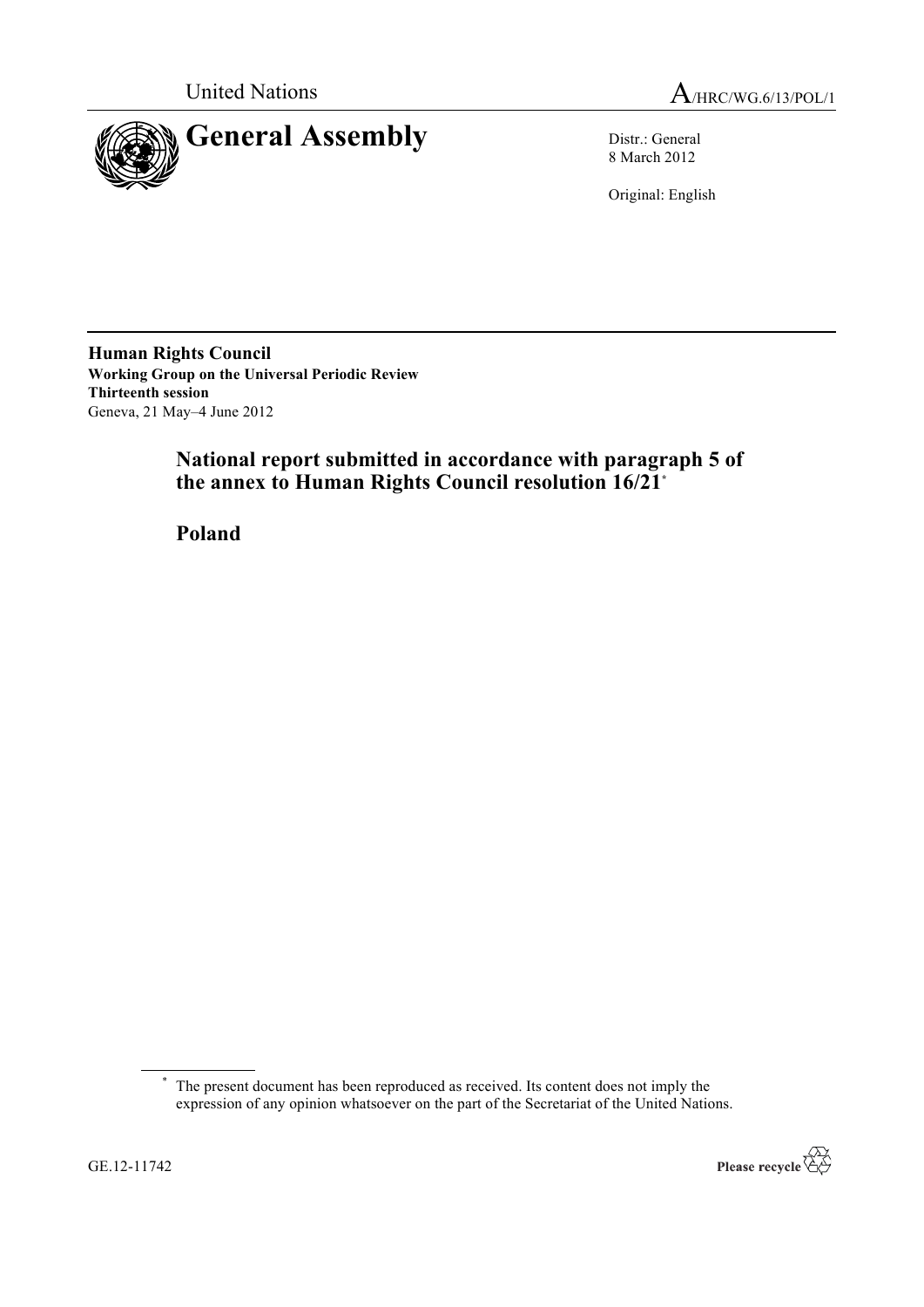# **I. Introduction – methodology and consultations**

1. This report has been drafted for the purposes of the second Universal Periodic Review of Poland. In line with the general guidelines laid down by the Human Rights Council in its decision 17/119, it focuses on the developments of the human rights situation in Poland since the last review, and on the progress in the implementation of the recommendations received during the first UPR in 2008. The report is the result of interministerial consultations and its preliminary draft has been consulted with representatives of NGOs and the relevant parliamentary committees.

# **II. Legislative, legal and institutional development**

# **A. Legal framework**

# **1. Human rights – the Constitution of the Republic of Poland and the Criminal Code**

2. The standards of protection of human rights and freedoms are laid down in Chapter II of the Constitution of the Republic of Poland. They reflect the provisions of the International Covenant on Civil and Political Rights, the International Covenant on Economic, Social and Cultural Rights, the Convention for the Protection of Human Rights and Fundamental Freedoms and the European Social Charter. The Polish Criminal Code provides the basis for prosecuting crimes violating fundamental freedoms and human rights. The first national report of 2008 includes a detailed overview of constitutional rights and methods of their protection. In this respect the situation has not changed since the date of the report.

#### **2. International instruments ratified by Poland 2008–2011**

3. During the period 2008**–**2011, Poland ratified the following international agreements concerning human rights issues:

a) Council of Europe Convention on Action against Trafficking in Human Beings;

b) Protocol Additional to the Geneva Conventions of 12 August 1949, and relating to the Adoption of an Additional Distinctive Emblem (Protocol III);

Protocol on Explosive Remnants of War to the Convention on Prohibitions or Restrictions on the Use of Certain Conventional Weapons which may be Deemed to be Excessively Injurious or to have Indiscriminate Effects – Protocol V;

d) Convention of 19 October 1996 on Jurisdiction, Applicable Law, Recognition, Enforcement and Cooperation in Respect of Parental Responsibility and Measures for the Protection of Children.

# **3. Implementation of EU anti-discriminatory directives**

4. On January 1, 2011, the *Act of 3 December 2010 Implementing Certain European Union Provisions on Equal Treatment* entered into force. The new law identifies areas and ways to prevent violations of the principle of equal treatment on account of sex, race, ethnic origin, nationality, religion, faith, beliefs, disability, age, or sexual orientation. The Act regulates the legal situation and fully transposes the provisions of European Union antidiscriminatory directives. It also sets out legal measures for protection of the principle of equal treatment and identifies authorities responsible for the implementation of this principle.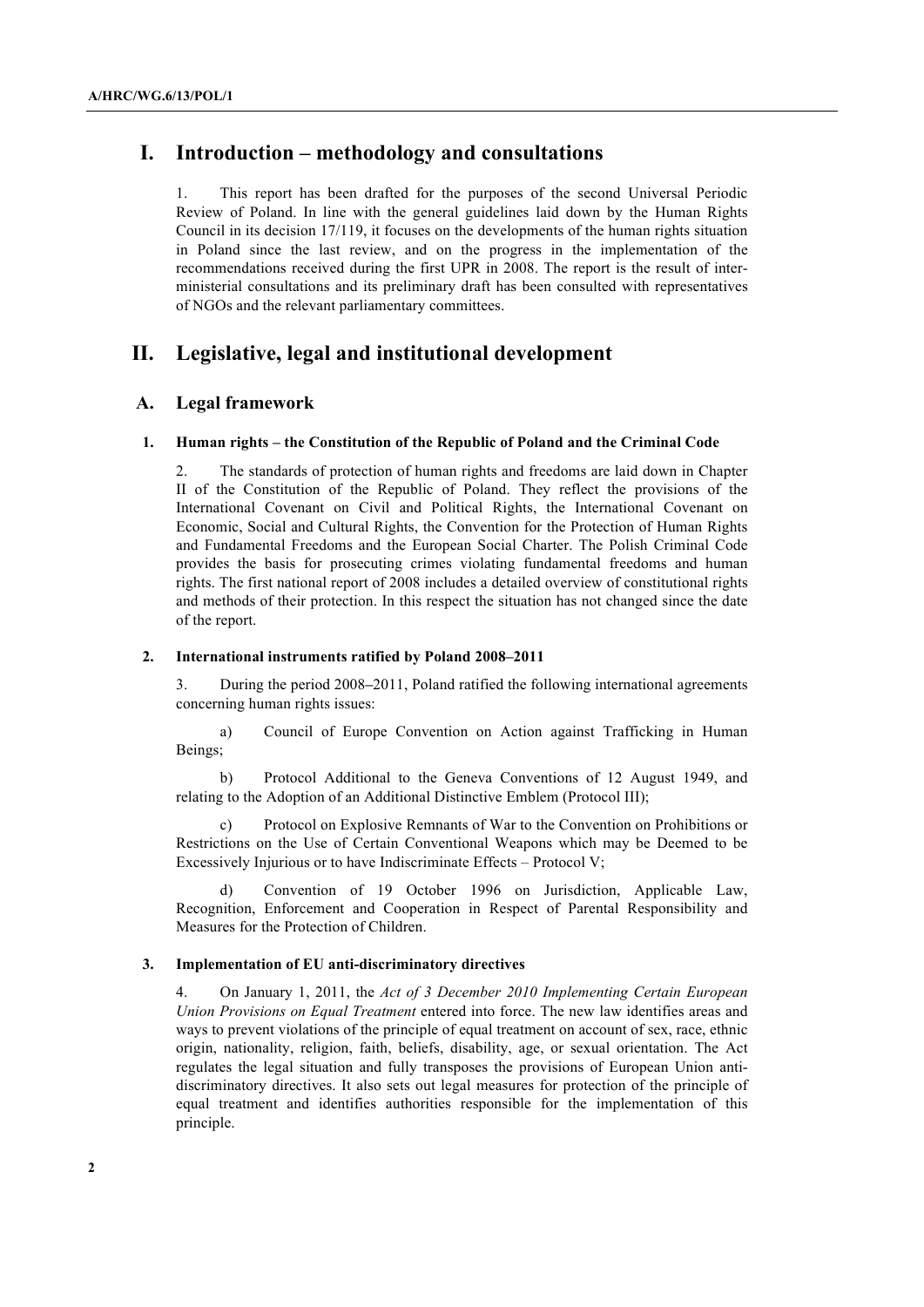# **B. Institutions tasked with protecting and promoting human rights**

# **1. Civil Rights Ombudsman**

5. Established in 1987, the office of the Civil Rights Ombudsman is a constitutional legal protection body. The Ombudsman is appointed by the Sejm, with the consent of the Senate, for a five-year term. The Ombudsman is independent of other state authorities and is tasked with safeguarding the freedoms and rights of persons and citizens, as specified in the Constitution and other laws. In 1999, the Civil Rights Ombudsman was accredited with A status by the International Coordinating Committee of National Institutions for the Promotion and Protection of Human Rights, as an institution acting in compliance with the so-called Paris Principles.

# **2. Ombudsman for Children's Rights**

6. The Ombudsman for Children's Rights is a constitutional organ of state authority. It takes actions aimed at protecting i.a. the right to life and health care, the right to live in a family, the right to decent social conditions and the right to education. The Ombudsman also engages in actions aimed at protecting children against violence, cruelty, exploitation, demoralisation, neglect and other forms of maltreatment. The Ombudsman is particularly committed to providing care and assistance to disabled children, as well as to promoting and protecting their rights. In 2010, Polish legislation was amended to extend the scope of the Ombudsman's competences. As a result, he or she now has the right, i.a., to participate in proceedings on constitutional complaints concerning children's rights that have been lodged with the Constitutional Court; to file a cassation against a final and binding court judgement and to participate in pending juvenile proceedings.

### **3. Ombudsman for Patients' Rights**

7. The Ombudsman for Patients' Rights is a government agency. Every citizen has the right to ask the Ombudsman for free-of-charge assistance to protect his or her rights. The Ombudsman can also initiate an inquiry, based on substantiated information that a patient's right has been violated. A patient may appeal to the Ombudsman for Patients' Rights' Medical Board against a medical opinion or a doctor's diagnosis, if such opinion or diagnosis affects the patient's rights or obligations. The Board is obligated to issue its decision promptly and in any case not later than within 30 days from the appeal date. The Ombudsman for Patients' Rights also employs **Spokesmen for the Rights of Psychiatric Patients** whose role is to protect the rights of patients who benefit from health services during hospitalisation in psychiatric hospitals.

# **C. Complaints mechanisms**

### **1. Complaints to the Constitutional Court**

8. A complaint may be lodged by every Polish citizen who wishes to request the Court to examine the constitutionality of a law or other normative act invoked by a court or public administration body in adjudicating on the liberties, rights and obligations laid down in the Constitution of the Republic of Poland.

### **2. Individual complaints of Polish citizens**

9. In the framework of the UN system, Polish citizens may lodge complaints with the following Treaty Bodies: the Human Rights Committee, the Committee Against Torture, the Committee on the Elimination of Racial Discrimination and the Committee on the Elimination of Discrimination Against Women.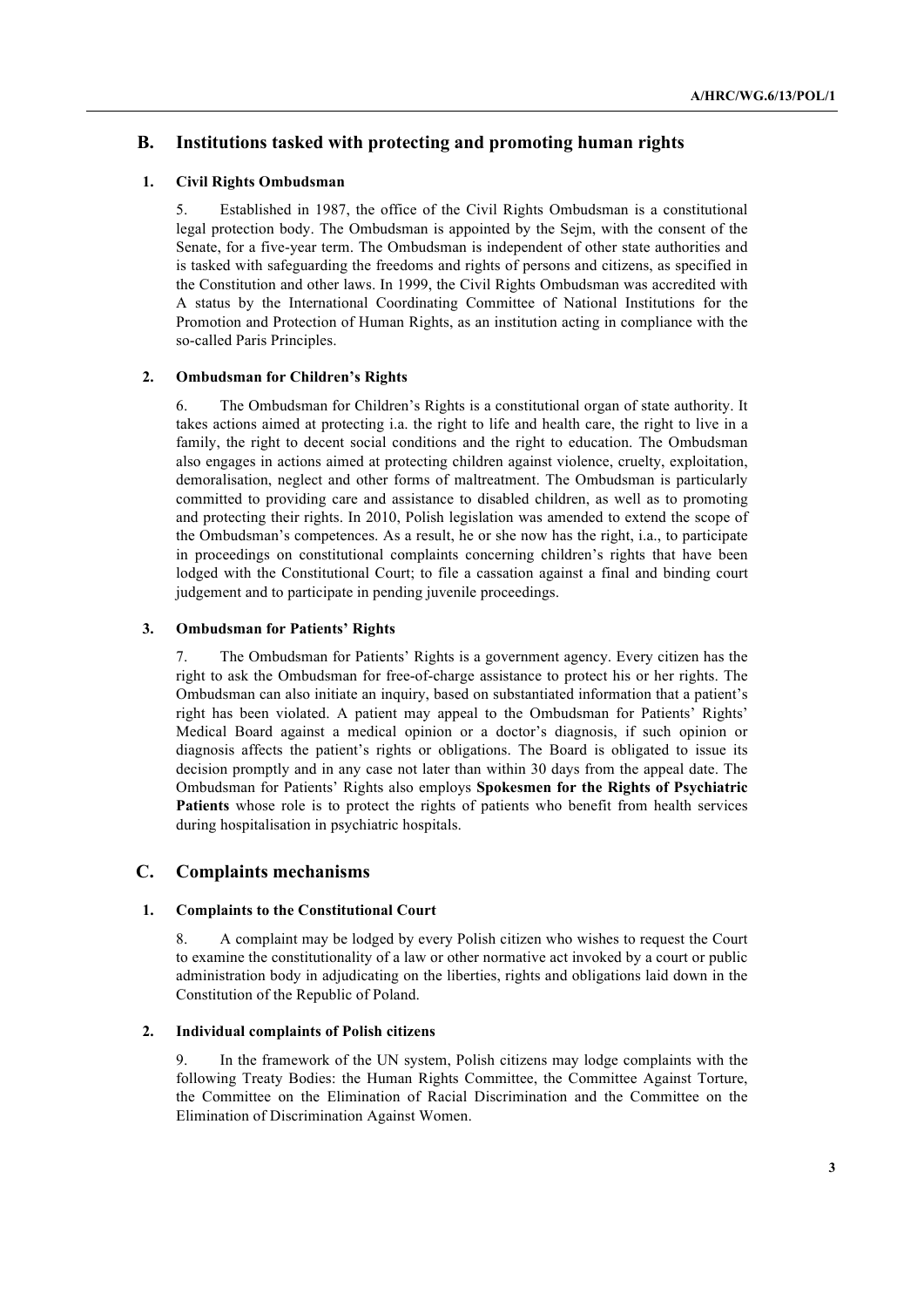10. In the framework of the European human rights protection system, complaints may be lodged with the European Court of Human Rights in connection with a violation of civil rights or liberties guaranteed under the Convention for the Protection of Human Rights and Fundamental Freedoms.

# **III. Progress in the field of human rights promotion and protection**

# **A. Civil and political rights**

### **1. The right to life, freedom and security**

Implementation of recommendations 7,8,9,10

#### *a) Length of proceedings*

11. The Polish Government has adopted several measures to shorten the length of court proceedings. The most important one was the 2009 amendment of the Act on complaint against protraction of proceedings. The amendment obligates the courts to adjudicate sums of money in favour of the defendant, provided he or she has made such claim and it is wellgrounded. It also provides for filing a complaint against lengthy pre-trial proceedings.

12. In the period after 2008, Poland has also adopted organisational measures to speed up court proceedings by, for example: assigning assistants to judges, docketing cases dealing with minor offenses within a month's time from the date of their filing, or reassigning judges between court sections and courts. The General Prosecutor mandated appeal and regional prosecutors to take measures aimed at streamlining pre-trial proceedings. As a result, 2010 and 2011 saw a substantial decline in cases with proceedings exceeding two years.

# *b) Length of pre-trial detention*

13. The Polish law strictly defines time limits for the pre-trial detention. In pre-trial proceedings the time limit is three months. In extraordinary circumstances, the court may extend it to twelve months. However, by the time the first instance court issues its first sentence, the total length of pre-trial detention must not exceed two years. It may be extended beyond those limits only by the court and only in cases that are enumerated in the Code of Criminal Procedure. In 2009, the catalogue of premises listed in the Code that authorise courts to extend the length of pre-trial detention was shortened<sup>1</sup>.

14. Pre-trial detention is subject to administrative oversight by the Minister of Justice, who mandated presidents of courts to monitor lengthy court proceedings, and to submit quarterly monitoring reports, as well as to docket such cases without waiting for their turn. Moreover, in selected courts judges are delegated to review cases where the joint pre-trial detention of the accused has exceeded two years. As a result, the number of prosecutors' motions for pre-trial detention decreased (from 38,519 in 2005 to 24,940 in 2011), the number of court-ordered pre-trial detentions went down (from 35,142 in 2005 to 18,337 in 2011), and consequently, the number of remand prisoners on record dropped (from 13,416 on December 31, 2005 to 8,159 on December 31, 2011).

#### *c) Conditions in correctional facilities*

15. Poland has adopted a number of measures and nation-wide programmes to solve the problem of overcrowding in prisons and to improve the conditions in correctional facilities. As of September 2010, around 96-97 % of the capacity of correctional facilities was used.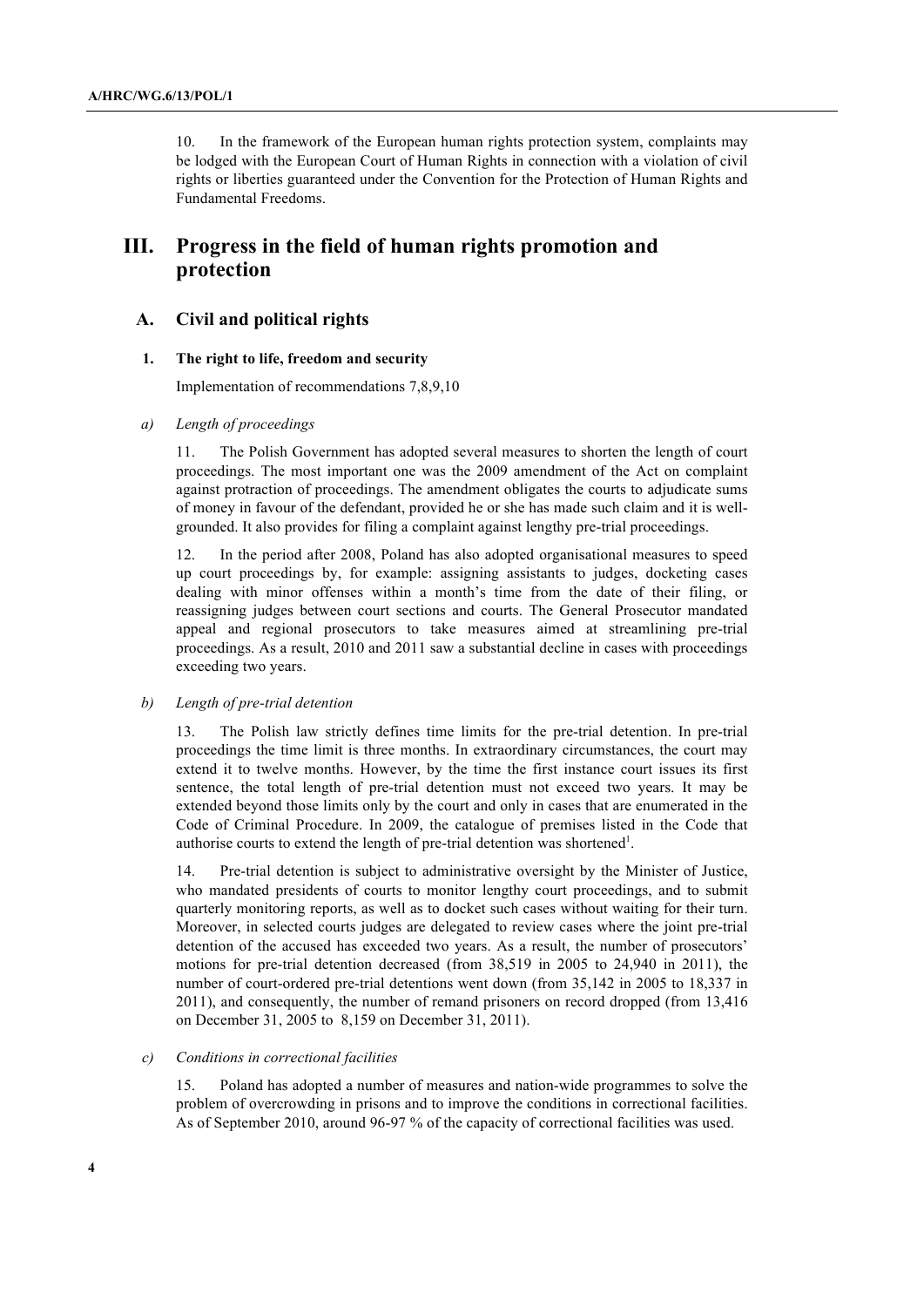16. The improvement of the conditions in prisons resulted from the increase in the number of prisoners' quarters achieved through the implementation of the *National Programme to Obtain 17,000 Places in Penitentiary System Organisation Units in the years 2006-2009* (extended until the end of 2010). In addition, more types of alternative punishment to imprisonment have been introduced, punishment in the form of electronic surveillance has been put into effect, a larger group of prisoners is now eligible for parole and efforts have been made to ensure that inmates are evenly accommodated in correction facilities throughout the country.

17. In June 2010, amendments entered into force that enabled courts to adjudicate restriction of liberty more frequently (during which the sentenced person carries out social work). The amendments also reduced the burdens of the entity employing convicts and the costs related to their employment.

18. A new law entered into force in September 2009 that allows convicted persons to stay outside correctional facilities under court-ordered electronic surveillance. In 2010, this law was amended, which resulted in a 4-fold increase in the number of sentenced persons who had the right to apply to serve their sentence under electronic surveillance.

19. The number of convicted persons with a prison sentence who can apply for parole has also increased. Now, they can apply for parole after they have served at least half of their prison term.

20. As of 2009, measures have been taken to significantly limit the number of cases of inmates placed in cells with living space of less than  $3 \text{ m}^{22}$ .

21. The living conditions have been systematically improved as a result of systematic renovations. From 2008 until the end of 2011, about 4353 living quarters were refurbished. Programs are underway to further improve the quality of medical care provided to inmates.

22. In 2009, the Council of Europe and the European Union have awarded the Polish Prison Service a "Cristal Balance of Administration of Justice" – the most important European prize conferred upon institutions promoting and improving the public justice system.

# *d) Lustration proceedings*

Implementation of recommendation 21

23. The current lustration procedure guarantees persons to whom it applies all the rights provided under the Constitution and the Code of Criminal Procedure, including: the presumption of innocence, the right to defence, freedom to evaluate evidence in lustration proceedings, the substantive truth principle and the principle of beyond reasonable doubt in favour of the lustrated person.

24. On 18 October 2006, the Polish Parliament adopted the Act on *Disclosure of Information about State Secret Service Documents dating from 1944-1990 and the Contents of Such Documents<sup>3</sup>* .

#### *e) Human rights education of the Police*

Implementation of recommendation 16

25. In 2008-2011, human rights protection became more systemic, planned and strategic in Police operations. A network of plenipotentiaries for human rights began their work under the motto "Human beings come first". Police recruitment system was also changed. The examination of a candidate's hypothetical reactions in interaction with another person became more thorough. In addition, unprecedented workshops were organized for middlelevel management under the heading "Human Rights in Police Management". A guide for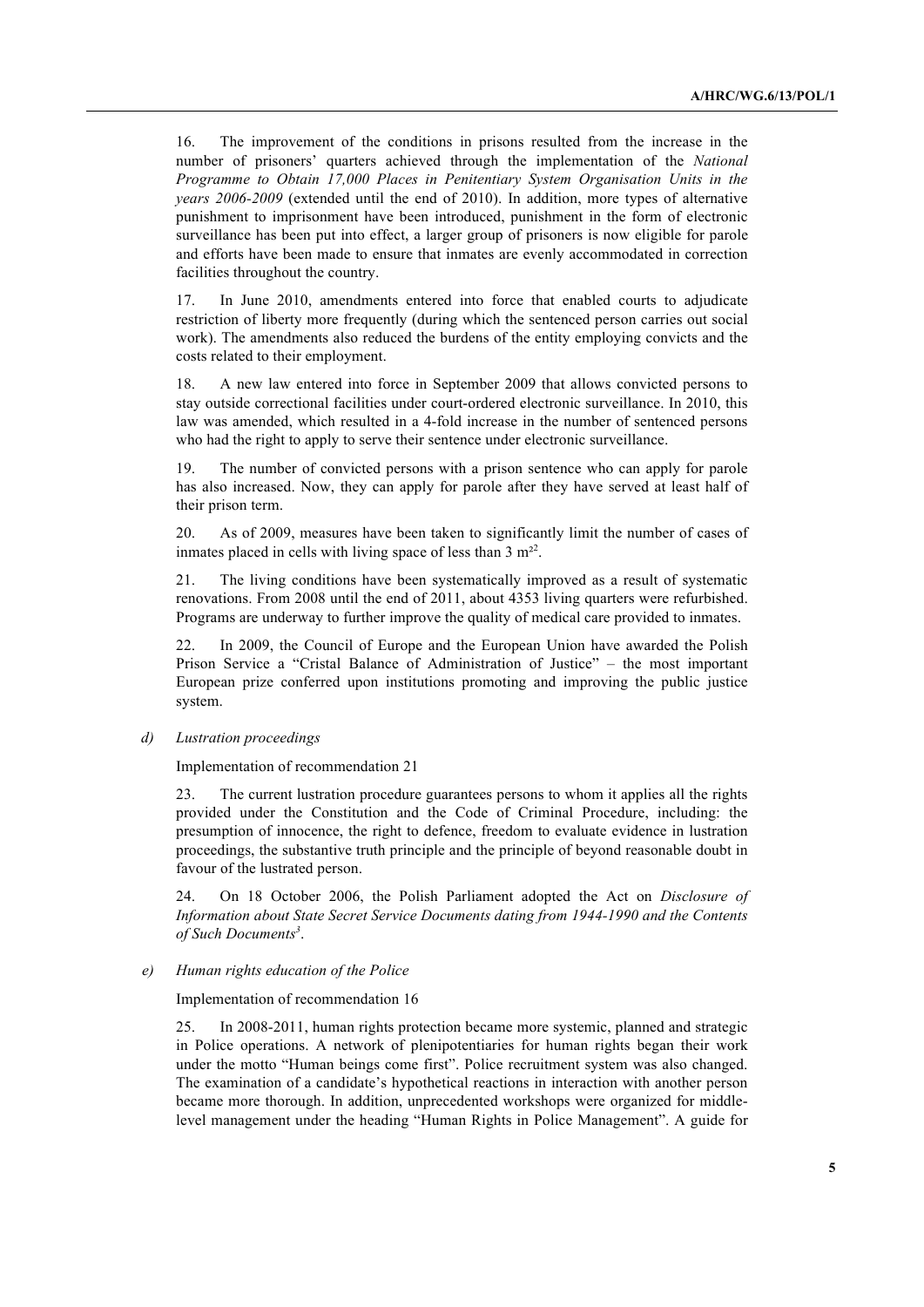Police trainers was developed under the title "To Protect and to Serve – How to Foster the Right Attitudes and Behaviours During Primary Professional Training". The Police continues to provide training courses to officers on prevention and combating hate crimes. Representatives of national, ethnic, religious and sexual minorities educate policemen as part of different projects. The Polish Police also cooperates with other European police forces in developing common antidiscrimination strategies. One example of such cooperation is the *European Diversity in Policing* project.

26. In addition, the Early Intervention System was launched in the Police force, to deal rapidly and effectively with improper behaviour of Police officers.

#### *f) Combating human trafficking and supporting its victims*

Implementation of recommendation 16

27. In the Act of 20 May 2010, amending the act – Criminal Code, the Act on Police, the act Regulations introducing the Criminal Code and the act on the Criminal procedure code a definition of human trafficking (with an open catalogue of different forms of human trafficking), based on the definitions formulated in international agreements (including the Palermo Protocol) was introduced.

28. In 2009, the National Consulting and Intervention Centre (KCIK) for Polish and foreign victims of human trafficking was set up as part of the *Program of support/protection to victims/witnesses of human trafficking*. The Centre provides assistance to all persons who have been abused in the course of human trafficking, whether they have contacted law enforcement authorities and cooperated with them or refused to  $testify<sup>4</sup>$ .

29. On 1 January 2009, new rules entered into force on legalizing the stay of foreigners – victims of human trafficking – in the territory of the Republic of Poland. A residence permit of specified duration replaced a two-month visitor's visa that had previously been granted to victims of human trafficking to give them time to decide whether to cooperate with law enforcement authorities. At the same time, the "time for reflection" was extended from 2 to 3 months.

30. As of 1 February 2011 foreigners who legalize their stay in Poland on the basis of a residence permit of specified duration issued to victims of human trafficking are exempt from the obligation to hold a work permit.

31. In 2011, the General Prosecutor's office developed a detailed methodology of pretrial proceedings on human trafficking that emphasized the rights of such people and the special treatment that persons affected by this type of crimes should receive.

#### *g) Preventing torture and inhuman or degrading treatment and punishment*

Implementation of recommendation 25

32. Poland is a party to a number of international agreements that ban torture. They include, in particular, the 1984 UN Convention against Torture and Other Cruel, Inhuman or Degrading Treatment or Punishment and its Optional Protocol. These agreements constitute part of the Polish legal order and are directly applicable by Polish courts.

33. In addition, the Polish law penalizes all actions that fall under the definition of torture found in international regulations: infringement of physical inviolability, punishable threats, forcing a person to a specific action by resorting to violence or illegal threats, harming another person's health, and cruel treatment of a dependant.

34. The Criminal Code punishes public officials whose actions contain elements of torture. The use of force, illegal threats or other form of physical or mental cruelty by a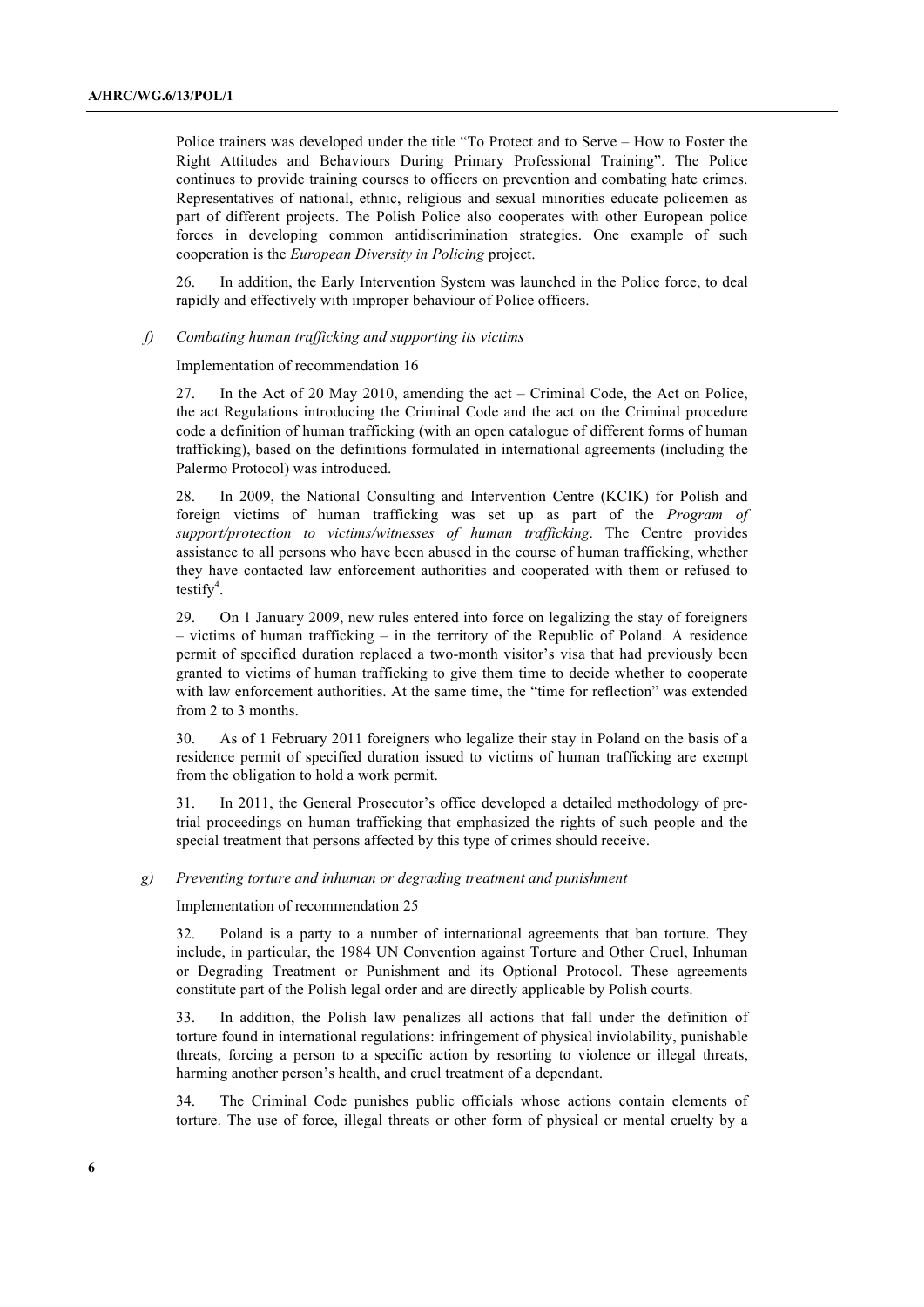public official or person acting in his/her name in order to elicit specific testimony, explanations, information or statements is punishable by imprisonment of one to ten years. The Code also penalizes physical or mental cruelty against a person legally deprived of liberty by imprisonment of three months to five years. Acts that have been committed with particular cruelty are punishable with imprisonment of between one and ten years. If reported by the victim or otherwise disclosed to law enforcement authorities, any other abuse of force by public officials during the performance of, or in connection with their duties, is investigated in pre-trial proceedings and treated as an autonomous crime.

35. Given the fact that prisoners face the highest risk of ill treatment, their detention centres are regularly visited by representatives of NGOs and state authority institutions, including the Civil Rights Ombudsman, who under a Government decision fulfils the function of the National Preventive Mechanism, as defined in the OPCAT. Detention facilities are also supervised by penitentiary judges, who represent the independent judiciary.

#### *h) Secret detention centres*

#### Implementation of recommendation 20

36. Under the supervision of the General Prosecutor's Office, the Appellate Prosecutor's Office in Warsaw is conducting an investigation into the suspected breach of authority by public officials for acting against the public interest in connection with the alleged use of Poland by the Central Intelligence Agency of the United States of America to transport terrorist suspects and to imprison them illegally in a secret detention centre. In 2011, contacts were established between the Council of Europe's Commissioner for Human Rights and the General Prosecutor's Office. As a result, the Commissioner provided the General Prosecutor's Office with information relevant to the investigation supervised by the General Prosecutor's Office.

37. The investigation findings remain secret. It should be noted, however, that most of the classified case evidence secured by prosecutors in charge of the case was prepared by other government agencies. Therefore, the Prosecutor's Office is not empowered by law to declassify this evidence.

38. In January 2012, the General Prosecutor's Office decided to vest the continuation of the investigation in the Appellate Prosecutor's Office in Kraków.

#### *i) International Convention on Protection of All Persons from Enforced Disappearance*

#### Implementation of recommendation 4

39. Polish legislation severely penalises behaviour referred to in the International Convention on Protection of All Persons from Enforced Disappearance. It also provides for a number of process guarantees that protect the rights guaranteed under this Convention and ensure their observance. Therefore, the ratification of this Convention would not contribute to raising international standards of human rights protection in Poland in this respect.

#### **2. Freedom of speech**

Implementation of recommendation 15

#### *Liberalizing freedom of expression laws*

40. Prior to June 2010, libel and slander committed in the mass media was punishable by up to two years in prison under the Criminal Code. This piece of legislation was considered too restrictive and was liberalized. Under the amended CC, in force since 8 June 2010, the maximum sentence for libel or slander in the mass media was reduced to one year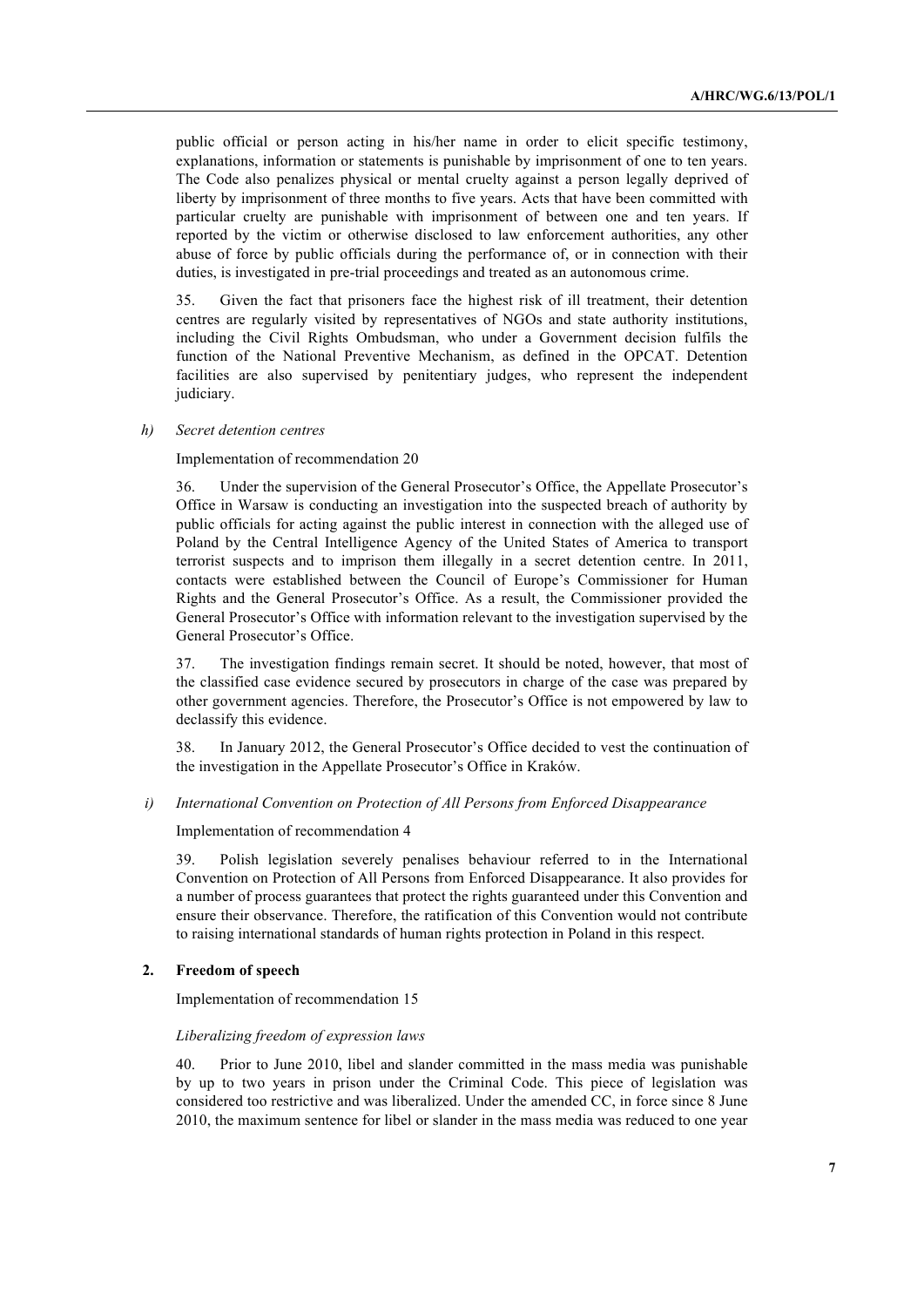of imprisonment. Under the amended law, other libel or slander offences committed outside the mass media are now punishable by a fine or restriction of liberty, rather than deprivation of liberty. At the same time, the amendment widened the catalogue of grounds on which libel or slander charges may be brought. Now a person who publicly raises a true accusation against the conduct of a public official does not commit an offence, even if by raising such accusation he or she compromises a socially warranted interest. If a charge is made publicly against a private person, such act will be considered legal, provided the person who levied it did so to protect a socially warranted interest. If an accusation concerns private or family life, evidence that it is true may only be requested if a person's life or health is in danger or to prevent demoralization.

# **B. Social, cultural and economic rights**

#### **1. Right to privacy, marriage and family life, counteracting family violence**

## *a) Family policy*

41. Family policy is mainly oriented at supporting families financially, developing a society that is friendly towards children and families and enabling people to balance their work and family life. Measures are implemented to improve the living conditions of families (material support for families with dependent children), lessening the burden connected with having children and making parenthood more attractive.

42. In order to make the balance between work and raising easier and to provide a real choice between raising children at home and benefitting from care over a small child outside home in different forms, *Law on Care for Children under the age of three* was passed in 2011.

- 43. Act on the Family Support and Substitute Care also adopted in 2011, aims to:
	- enhance prevention and improve methods of working with a family experiencing problems in fulfilling its care and formation functions,
	- develop family forms of substitute child care, provide substantive and financial support to a foster family; develop family foster homes, change of standards applicable to care and formation institutions, in particular decreasing the size of institutions that eventually should admit up to 14 children, ban on placing children younger than 10 years in institutions.

44. Numerous additional measures have been taken to support the implementation of the family policy<sup>5</sup>.

*b) Counteracting domestic violence*

# 45. **On 1 August 2010, the amended** *Counteracting Domestic Violence Act* **of 10 June 2010 entered into force.**

The amendments aim to:

- increase prevention of domestic violence;
- ensure more effective protection of victims of violence, especially children;
- develop mechanisms that help separate offenders from victims;
- change the attitudes of people who resort to domestic violence through corrective and educational programmes.

The Act introduced: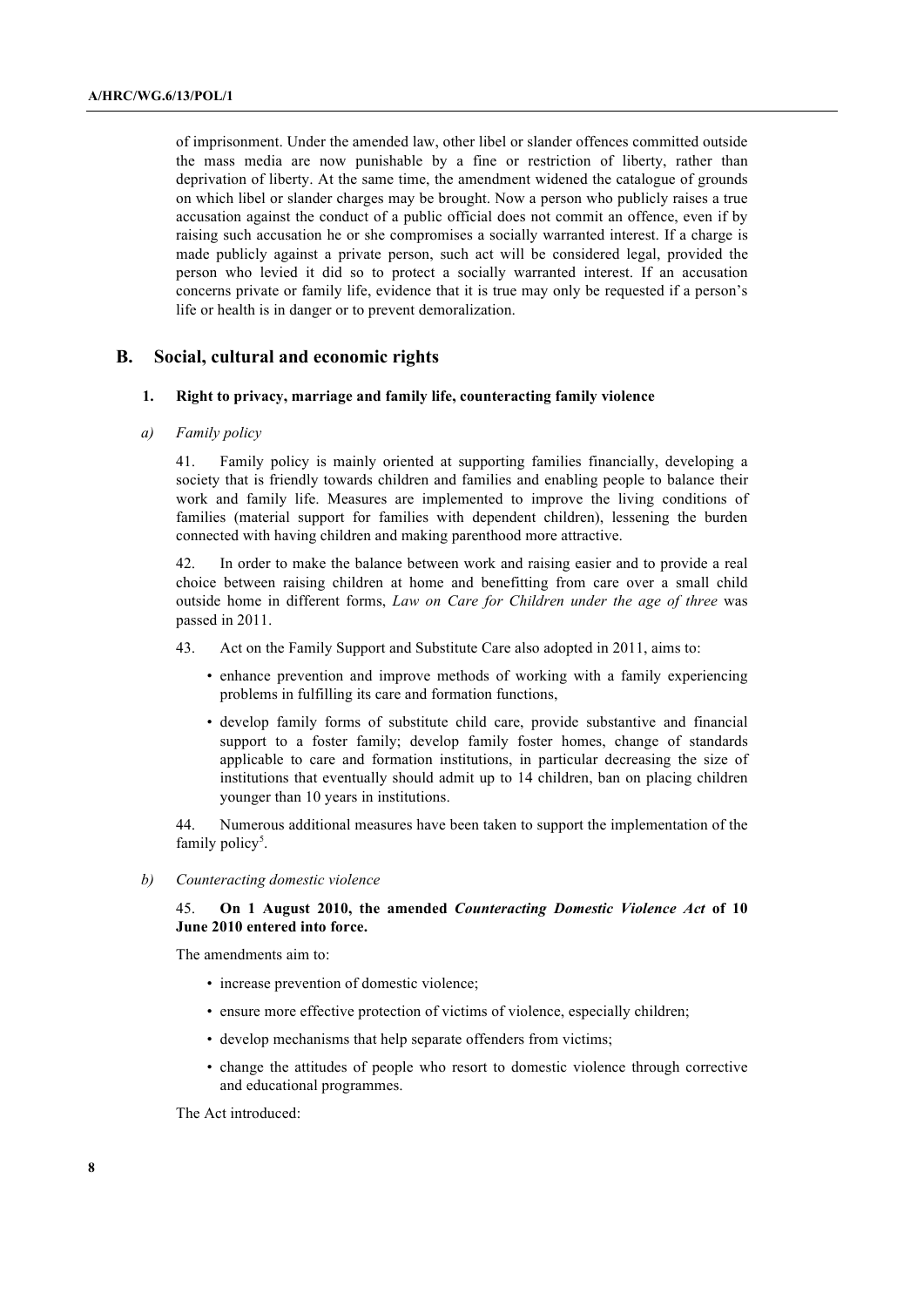- **a new preventive measure** ordering an accused to leave the premises occupied jointly with the victim, provided there are reasonable grounds to believe that the accused could commit another violent offence against the victim;
- **new kinds of penal measures** that contain the order to leave the premises occupied jointly with the victim and the restraining order;
- **new kinds of probation measures** that contain the restraining order and may require offenders to participate in corrective and educational programmes, with or without their consent;
- a mandatory premise ordering the enforcement of a suspended punishment and repealing parole granted to domestic violence offenders who have committed such acts again;
- a procedure that involves a court probation officer and allows to file a motion with the court to enforce a suspended prison sentence or repeal parole;
- the right to claim separation of a domestic violence offender from his or her victim in civil proceedings;
- a procedure of removing a child from a family by a social worker, if the child's life or health is in danger because of violence. The decision is taken jointly with the Police, medical doctor, nurse or a paramedic. The social worker is obligated to notify the family court within 24 hours of this fact, and the court then issues a decision about the child's future fate;
- free-of-charge medical examination to determine the cause and nature of bodily injuries and free-of-charge medical certificates that can be used as evidence in court proceedings<sup>6</sup>.

46. The amended Family and Guardianship Code bans corporal punishment of minors by persons who exercise parental or guardianship authority over them. The amended Code imposes new obligations on government administration bodies, i.a. the appointment of Voivodeship coordinators of the National Programme of Counteracting Domestic Violence. Municipal and poviat self-governments are obligated to develop local programmes of counteracting domestic violence and to set up interdisciplinary teams to ensure that steps taken for the sake of victims of domestic violence are more effective.

47. In 2008-2011, a number of trainings and campaigns was organized to combat domestic violence<sup>7</sup>.

# **2. Right to work and to fair conditions of employment**

# *Labour market – fighting unemployment*

48. The labour market situation is, to a large extent, determined by structural and institutional factors. Young people, people over 50 with low skills or low-level of education, people with long history of unemployment, persons with disabilities and women (mostly those that return to work after a period of child care leave) are the hardest hit by the difficult labour market situation.

49. Main indicators of labour market participation,  $4<sup>th</sup>$  quarter.

|                                                 | 2007   | 2008          | 2009  | 2010   |
|-------------------------------------------------|--------|---------------|-------|--------|
| Labour market participants (in thousands) Total | 16.986 | 17,159 17,357 |       | 17,724 |
| Women                                           | 7.713  | 7.787         | 7.878 | 8,022  |
| Men                                             | 9.273  | 9.372         | 9.479 | 9.702  |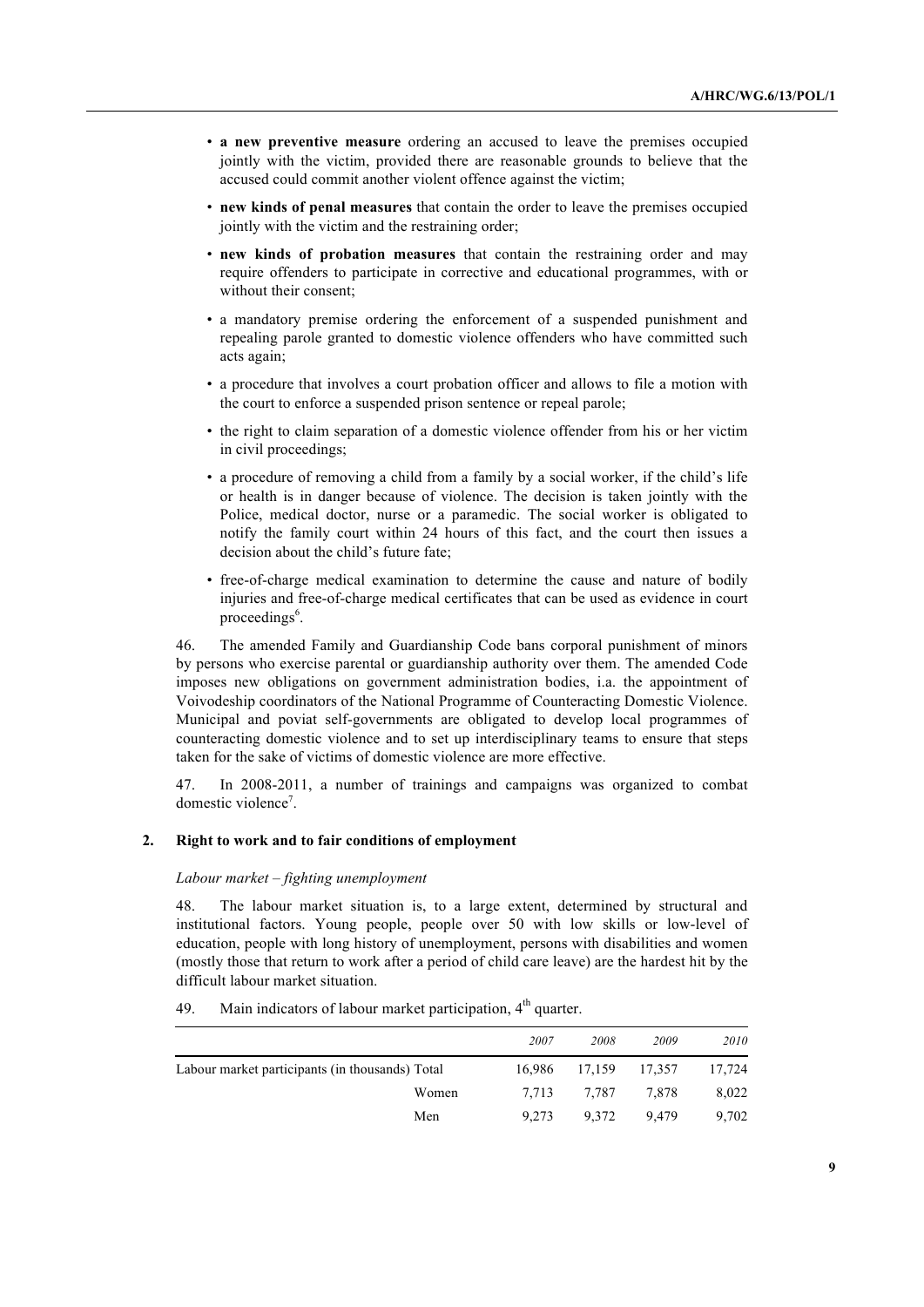| Labour market participation rate (%) | Total | 54.1 | 54.7 | 55.1 | 55.8 |
|--------------------------------------|-------|------|------|------|------|
|                                      | Women | 46.7 | 47.1 | 47.5 | 48.2 |
|                                      | Men   | 62.2 | 63.1 | 63.5 | 64.3 |
| Unemployment rate $(\% )$            | Total | 8.5  | 6.7  | 8.5  | 9.3  |
|                                      | Women | 9.4  | 7.6  | 8.8  | 9.9  |
|                                      | Men   | 7.8  | 6.0  | 8.2  | 8.8  |

50. Each year, the Council of Ministers adopts a National Employment Action Plan which details the government's activity to promote employment, mitigate the effects of unemployment and increase labour market participation. On the basis of the Plan, local governments in voivodeships draw up regional employment action plans in which they identify local projects, unemployment groups and other groups in need of special support.

- 51. Selected priorities for action in 2008–2011:
	- development of entrepreneurship,
	- improving the ability of employees and companies to adapt by investing in human capital,
	- activation of unemployed persons and persons at risk of social exclusion,
	- improving social dialogue and partnership to ensure balance in the labour market,
	- creating rules of effective migration policy,
	- mitigating the effects of the economic crisis and preparing the labour market for economic recovery.

52. Between 2008–2011 numerous initiatives have been undertaken to foster employment and increase labour market participation<sup>8</sup>.

53. Measures undertaken under the National Employment Action Plan (NEAP) have helped mitigate the effects of the economic crisis on employment. Despite the fluctuating level of unemployment, the employment rate of persons aged 15-64 has not changed, and the ratio of persons chronically unemployed to the overall number of unemployed has increased. The number of people working in the agricultural sector has gone down, while the number of persons working in the industry sector has gone up.

54. The implementation of measures addressed to persons living in rural areas is very important. The implementation of the 2009–2011 NEAP helped intensify the processes of modernisation of rural areas resulting in changes in the ownership structure of farms (young farmers settling in farms). Also, the percentage of people employed in the agricultural sector has decreased, while the percentage of people employed in the non-agricultural sector has increased. The rural population's participation in the labour market was 55.5%, up from 55.2% in 2009.

#### **3. Right to health**

#### *Prevention of HIV infection and fighting AIDS*

55. The government's policy with regard to HIV prevention and fighting AIDS is laid out in the National Programme of Prevention of HIV Infections and Fighting against AIDS that has been implemented since 1996. Legal documents applicable to HIV/AIDS comply with the recommendations and obligations expressed in international documents and declarations, both regional (EU) and supra-regional (WHO).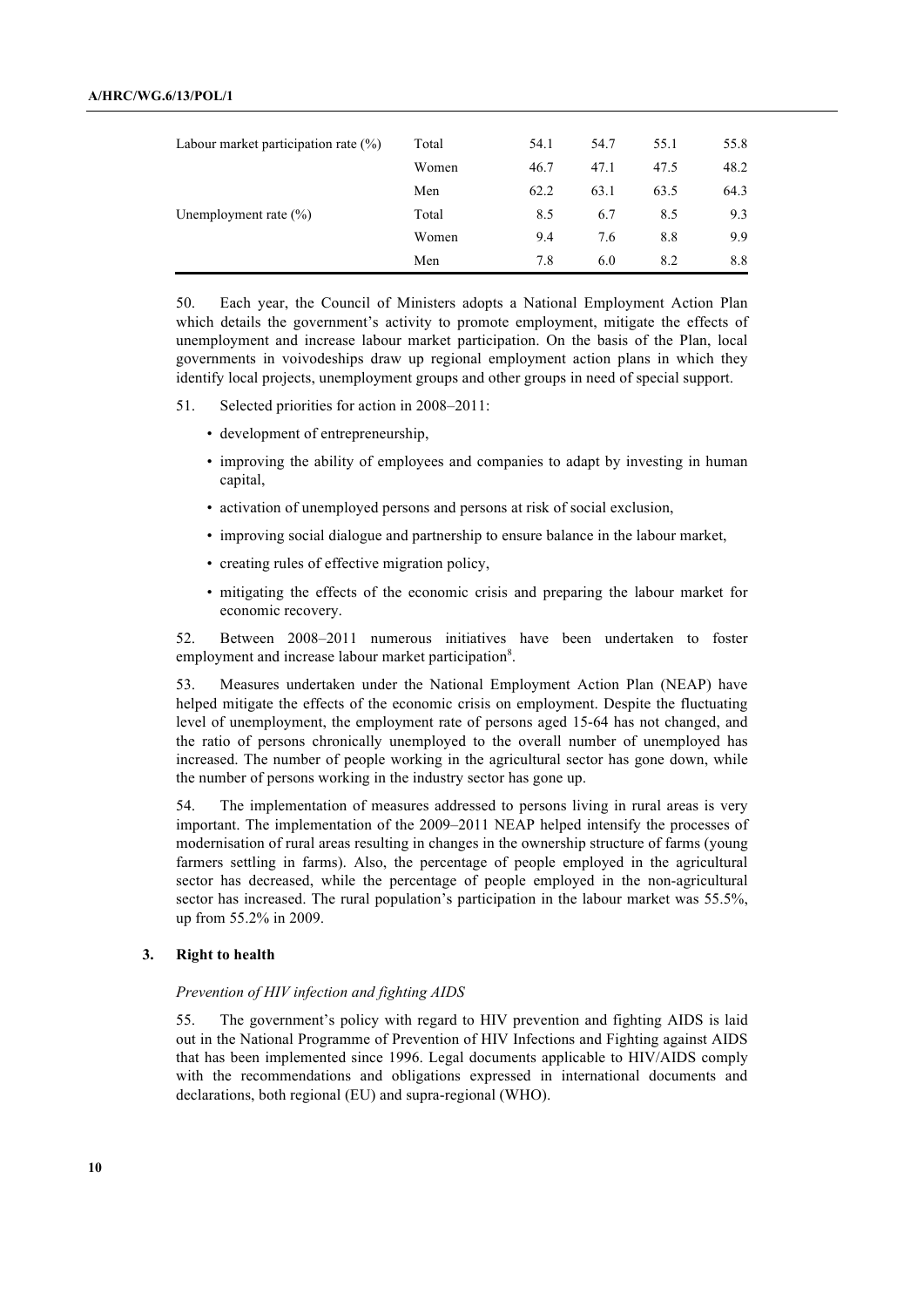56. The National AIDS Centre, acting on the authority of the Minister of Health, implements HIV/AIDS prevention and counteraction measures, limiting the spread of HIV infections, improving the quality of life and access to health care for people living with HIV/AIDS and their loved ones through:

- prevention of HIV infections and assurance of adequate access to information about HIV/AIDS prevention, education and services,
- improve the quality of psychosocial life of people living with HIV/AIDS, their families and loved ones,
- ensure wide access to diagnostics and ARV treatment,
- improve quality and access to diagnostics and medical care for people with HIV/AIDS and persons at risk of HIV infection,
- reducing the number of HIV infections among children.

57. Applying ARV diagnostics to a group of newborn babies born to HIV-infected mothers helped reduce the percentage of vertical infections from 23% before 1989 to below 1 %. No case of HIV infection after professional or non-professional exposure to infection has been registered in Poland so far.

- 58. Most notable achievements:
	- wide access to ARV treatment, also for persons who are at risk of exclusion (e.g. persons serving time in correctional institutions, drug addicts, persons without medical coverage),
	- free-of-charge and anonymous HIV testing,
	- running and extending consultancy,
	- addressing the HIV/AIDS campaign to a wide group of recipients,
	- the existence of an integrated community dealing with HIV issues,
	- stable epidemiological situation.

# **4. Children's rights**

Implementation of recommendations 1, 2, 3

59. The applicable regulations protecting children's rights are consistent with the provisions of the Convention on the Rights of the Child. The supreme source of these rights is the Constitution, laying down the basic rules governing family relations, including the protection of children's rights.

60. The Family and Guardianship Code is the main legal act that codifies the rules enshrined in the Constitution relating to the welfare of the child and to equal rights of children, irrespective of whether the child was born in or out-of-wedlock.

*a) Prevention and counteracting violence against children*

61. The amendment to the Prevention and Counteracting Domestic Violence Act, adopted on 10 June 2010, banned corporal punishment administered by persons who exercise parental authority, act as guardians or care for minors. For information on other changes in the Act, see part C, item II, 1, b).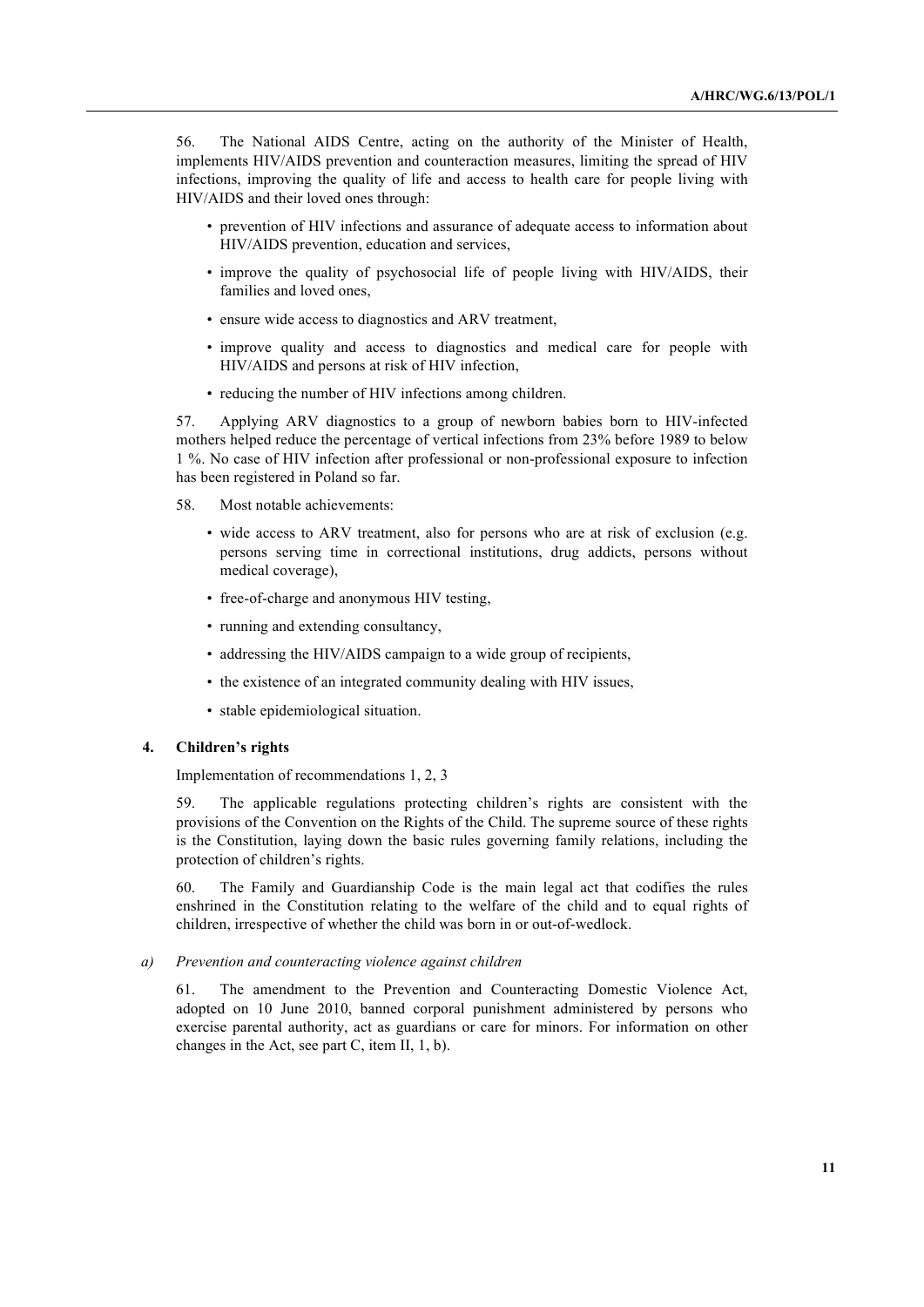#### *b) Child's contact with family*

62. The Polish law gives primacy in raising children to their own family. The *Act on supporting family and the exercise of foster car*e, and in the *Social Welfare Act* the hierarchy of these values is reflected and a certain sequence of measures to be taken to preserve the child's right to be raised in his or her own family is presented. Support to biological families, and subsequently assistance to a child who cannot remain with his or her own family are the most important measures.

63. Children's contacts with his or her parents are regulated by the Family and Guardianship Code, amended in 2008 in order to make these contacts easier. It provides that maintaining contact with one's child is the child's right and obligation, which follows Article 9(3) and 10 of the Convention on the Rights of the Child. The amendment is also consistent with the Council of Europe Convention on Contact concerning Children.

# *c) Child trafficking*

64. Consistent with the Constitution, provisions of international agreements that include a definition of human trafficking, including primarily the Palermo Protocol and the Council of Europe Convention on Action against Trafficking in Human Beings are directly applied by the Polish justice administration. According to the 2010 amendment of the CC, in the case of minors who are victims of human trafficking, the use of violence or illegal threat, kidnapping, deception, misleading or taking advantage of a mistake or inability to properly understand the action undertaken, abuse a relation of dependence, take advantage of a situation or condition of hopelessness, offer or take hard or soft bribes or the promise thereof by a person who cares for or is responsible for another person do not necessarily have to take place for an offender's action defined as human trafficking to be qualified as human trafficking.

# *d) Children's military service*

65. Under the law on universal duty to defend the Republic of Poland amended in 2009 and the amendment of the law on alternative service, only persons aged 18 and older may be conscripted to the army for compulsory and voluntary basic service.

# *e) Sexual abuse of children*

66. The relevant provisions of Polish law are fully consistent with the provisions of the Convention on the Rights of the Child, in particular with its Article 34. Protection against child pornography is wider than the one provided for under the Convention and the Optional Protocol on child trafficking, child prostitution and child pornography. In 2008, the Criminal Code has been amended to strengthen measures that protect children against sexual violence.

### *f) Counteracting paedophilia*

67. On 8 June 2010, amendments to the CC and other laws introducing more effective measures counteracting paedophilia, including in the Internet, entered into force with the aim to increase the liability of perpetrators of sexual offences against children under 15. The amendment of the CC brought the Polish law in line with the Council of Europe Convention on the Protection of Children against Sexual Exploitation and Sexual Abuse (Lanzarote Convention). The amendment enacted more effective measures against such offenders, providing for mandatory placement of a sentenced offender in a centre that runs pharmacological therapy or psychotherapy.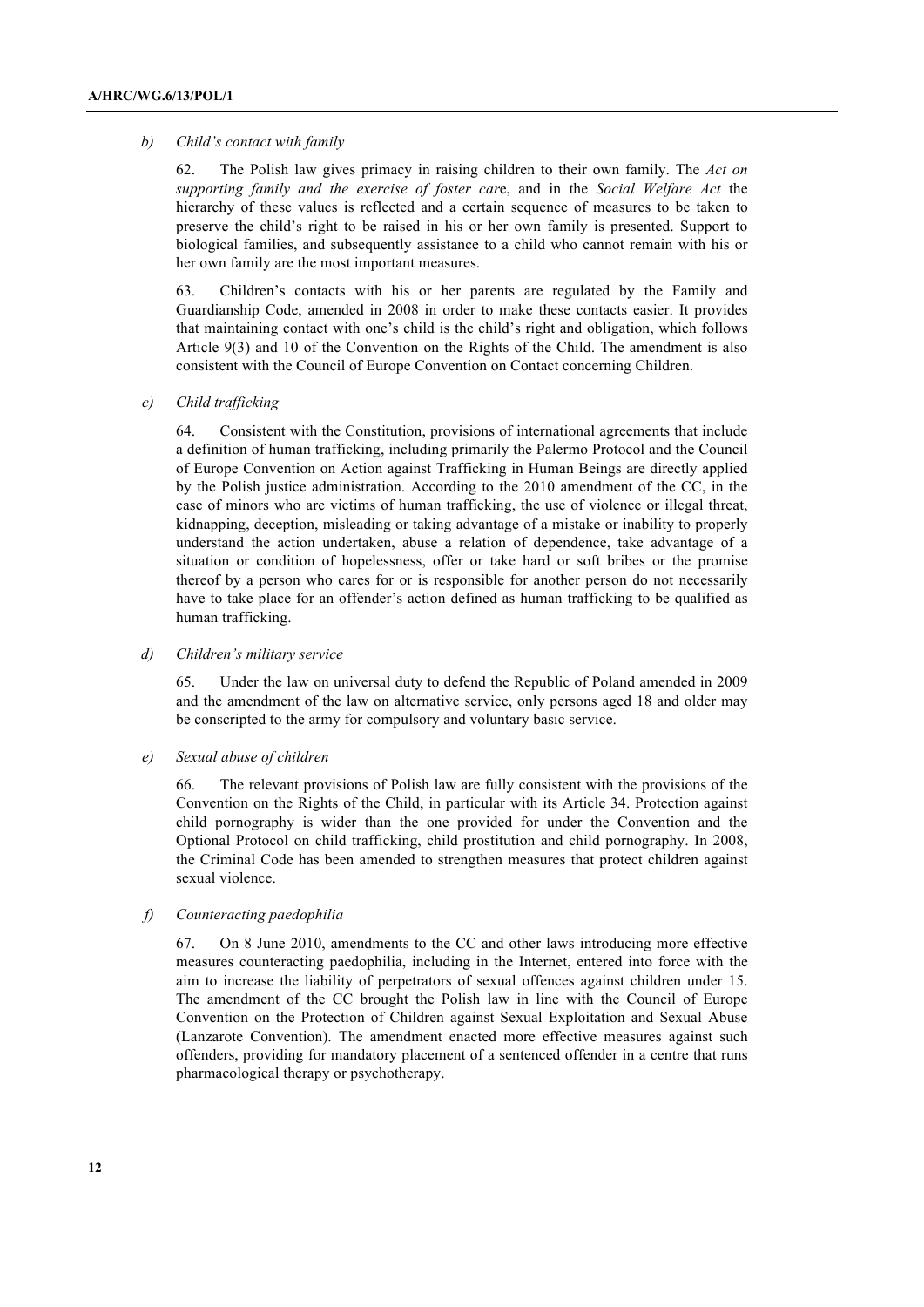# *g) Court proceedings involving minors*

68. Polish legislation in this area complies with the provisions of the Convention on the Rights of the Child. A person over the age of 17 can be criminally charged for committing an illegal act. As an exception to this rule, a minor over 15 years of age who has committed the most severe offences can be held liable pursuant to the rules set out in the CC. If the offender is a minor, the court passes a more lenient sentence than if he was an adult who has committed the same crime. However, a person aged 13 to 17 years who has committed a punishable offence, as a rule, is not held criminally liable and is brought before a family court which adjudicates corrective or formative measures in respect of such offender. For persons who have shown signs of demoralisation and are under 18 years of age, the family court adjudicates formative measures. In applying corrective and formative measures, the court is guided by the child's welfare and acts to prevent his or her demoralisation and to support parents in their efforts to raise the child.

# **5. The right to education/human rights education**

Implementation of recommendation 13

69. Draft amendment to the *Educational System Act* of 2007 required schools to protect students against content that "threatened their correct mental and moral development" by attacking the principle that marriage and the family should be protected and by promoting homosexuality. As education is an action undertaken on the basis of dialogue and social consultations, given that the proposed amendments had not met with acceptance, they were firmly rejected.

*a) Civic education*

70. On 1 September, 2009, a new curriculum was introduced for pre-school formation and comprehensive education. It covers the issues of protection and full and equal enjoyment of human rights and fundamental freedoms and the support for respect of inalienable human dignity. The curriculum imposes an obligation on schools to undertake appropriate measures in order to counter all forms of discrimination and violence. Human rights and counteracting violence were included in school subject contents, in particular: *social science, ethics, family life education, Polish language, history and society.* Moreover, many initiatives have been taken up to promote human rights education<sup>9</sup>.

### *b) Actions supporting equal opportunities in education*

71. The educational system guarantees every child attending kindergarten and school support in his or her development and psychological and pedagogical assistance based on the child's development and educational needs.

72. As part of the Ministry of National Education's policy supporting equal educational opportunities for children and young people with special educational needs, a new curriculum base was prepared for pre-school education and comprehensive education (enacted on 1 September 2009), in which special attention was placed on the need to support social skills and on content concerning the rights of disabled persons. Children and young people with disabilities are guaranteed the possibility of studying at all types of schools, in keeping with their individual development and educational needs and predispositions<sup>10</sup>.

73. In order to make education of students with special needs more effective, in 2010 regulations were amended placing more emphasis on an individual approach to a child who needs support which should be provided as close to his or her place of education as possible.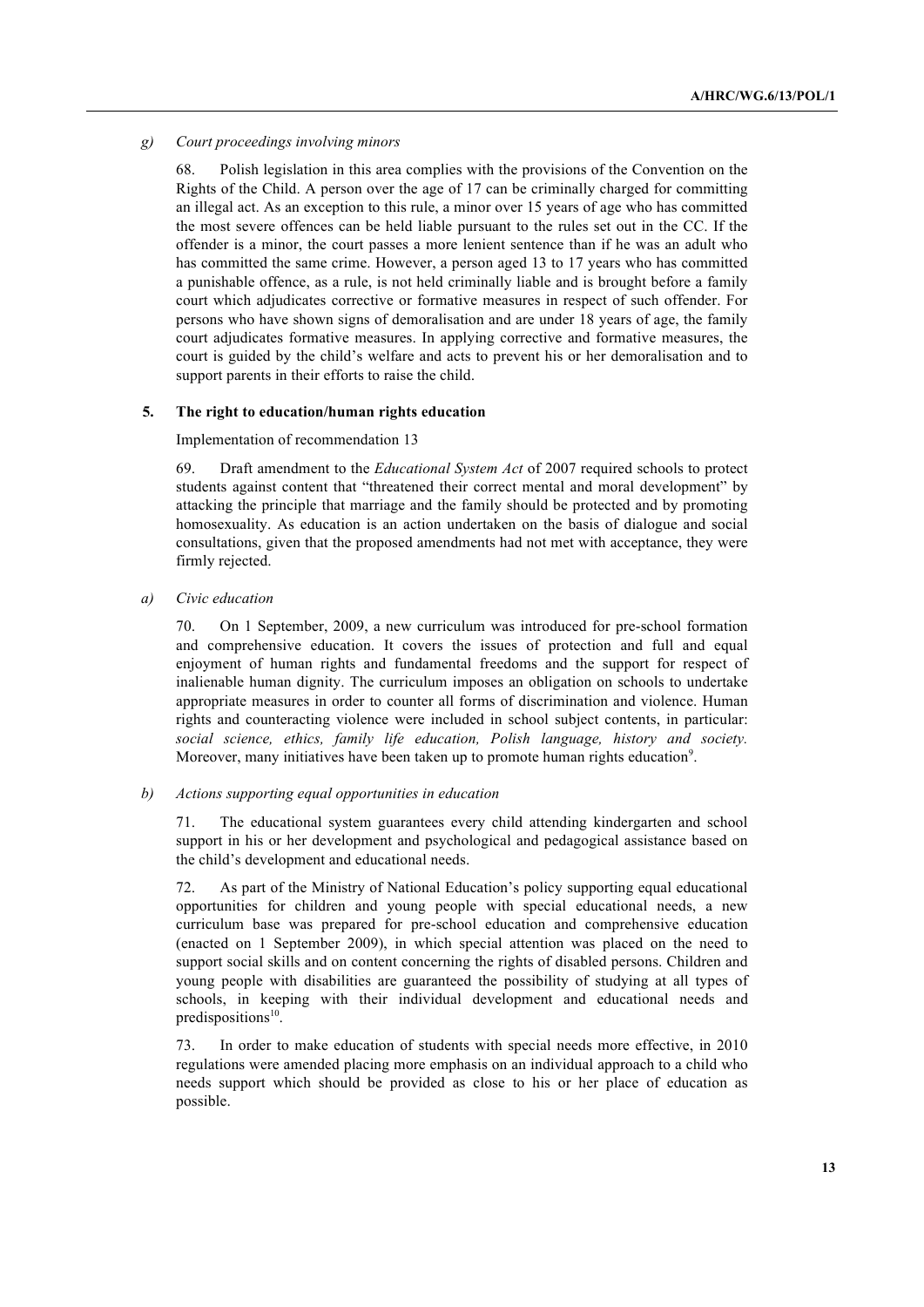#### *c) Non-discrimination in access to education*

74. "Development of Education and Competences in the Regions" is a priority that identifies specific objectives for implementation to help reduce inequalities in access to education and narrow the inequality gap in educational services, especially between rural and urban areas. These are implemented through regional pre-school education programmes and are partially financed out of local and regional scholarship programmes addressed to particularly gifted students from the poorest families, and through development projects improving the quality of education, narrowing the educational gap in the process of education, more effective teaching of key competences needed in future education and in the labour market.

75. The "High Standard of Educational System" priority plans to introduce systemic measures to raise the standard of education both in rural and urban areas.

# *d) Education of foreigners*

76. Requirements for foreigners who are educated in Polish schools are set out in the Act of 1991 on Educational System and the 2010 Ordinance of the Minister of National Education *on admission of persons who are not Polish citizens to public kindergartens, schools, teacher training colleges and institutions, as well as the organisation of additional Polish language courses, compensatory classes and the teaching of language and culture of the country of origin11.*

77. Since 1 January, 2010, fees for non-Polish students attending upper secondary schools have changed. Non-Polish nationals who are subject to compulsory schooling or education and who do not know the Polish language at a level sufficient for learning purposes have the right to additional Polish language classes, free of charge.

#### **6. Rights of persons with disabilities**

Implementation of recommendation 26

#### *a) Welfare, economic and legal protection*

78. Persons with disabilities are guaranteed welfare, economic and legal protection under the Constitution of the Republic of Poland in laws enacted by Parliament and other lower-rank legislation.

79. The right of persons with disabilities to lead an independent, self-sufficient and active life is confirmed by the Resolution of the Polish Sejm of 1 August, 1997 *The Charter of Persons with Disabilities*. This document lists ten rights of special importance for persons with disabilities and identifies key areas of the policy of equal opportunities for persons with disabilities.

*b) Participation in public life*

80. In 2011, a law on sign language was enacted which guarantees deaf people the use of a sign language interpreter in contacts with public administration authorities and medical rescue units. Legal regulations were passed to enable persons with disability to fully participate in democratic processes. To this end, a law was adopted to *adjust the organisation of elections to the needs of persons with disabilities.* Since 2010, such persons may vote through proxies. In 2011, additional measures aimed at facilitating the lives of blind people went into effect: overlays on ballot cards in the Braille alphabet and **persons partially disabled may vote by post.**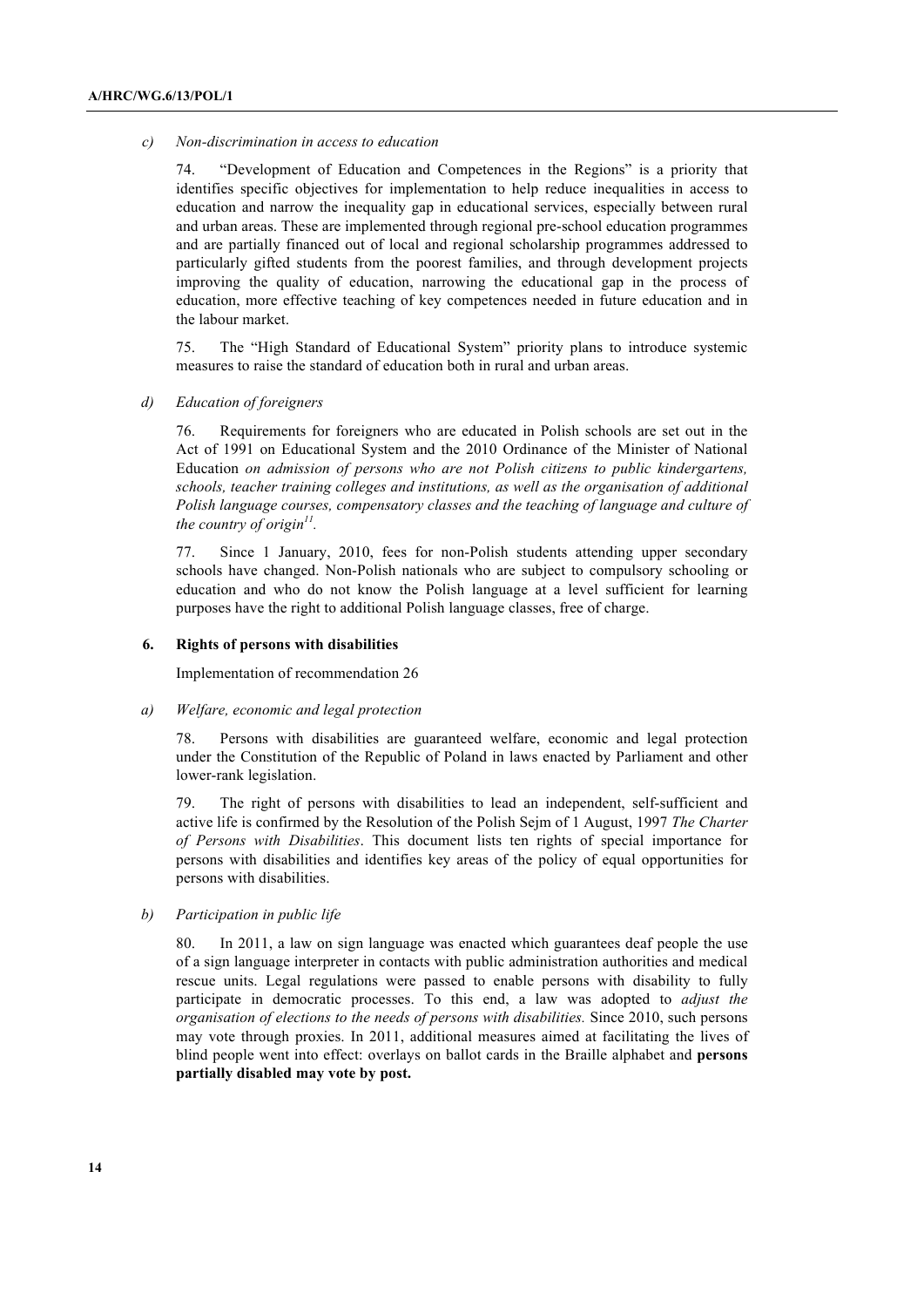*c) Measures to support employment*

81. The employment of disabled persons is regulated by: The Labour Code, The Act on Vocational and Social Rehabilitation and Employment of Disabled Persons of 27 August, 1997 and the Act on Promotion of Employment and Labour Market Institutions of 20 April, 2004; these laws are amended in response to changing needs.

82. The situation of people with disabilities in the labour market has improved significantly as a result of many different measures undertaken by the Government. From 2007 until 2010, the labour market participation rate of persons with disabilities of working age increased by over 3%, and the share of working persons among persons with disabilities of working age went up by 2.5%.

83. The State Fund for Rehabilitation of People with Disabilities (PFRON) supports vocational and social rehabilitation of disabled persons financially, but also through numerous social campaigns $12$ .

84. The modernisation of the system of vocational education, carried out in 2010, accounted for the needs of people with disabilities.

85. Poland will ratify the UN Convention on the Rights of Persons with Disabilities in 2012.

#### **7. Women's rights and equality of sexes**

Implementation of recommendations 11, 19

# *a) Policy of equality of sexes*

86. The policy of equality of sexes is a priority for the Government of the Republic of Poland and is treated horizontally. Under the *Act Implementing Certain European Union Provisions on Equal Treatment of 3 December, 2010,* the Government Plenipotentiary for Equal Treatment is the competent authority coordinating government policy on equal treatment, including treatment on account of sex. The Plenipotentiary prepares and submits to the Council of Ministers a National Action Plan for Equal Treatment identifying the objectives and priorities of measures aimed at equal treatment and submits to the Council of Ministers a report on the implementation of the Programme. The Plenipotentiary implements a project called "Equal Treatment – a Standard of Good Governance", cofinanced with European Union funds, the purpose of which is to create a cohesive and effective system of counteracting discrimination, including discrimination on account of sex, at all levels of government administration. In 2011, research was carried out into the situation of discriminated groups, including women, with special emphasis being placed on measures taken by government administration and the State Labour Inspection; it represents the most extensive diagnosis of the phenomenon of discrimination ever carried out in Poland.

#### *b) Policy of equality of sexes in the labour market*

87. Measures in the area of equal opportunities for women and men, counteracting discrimination of women in the labour market, participation in the labour market and in social work of women are carried out as part of routine work of the Ministry of Labour and Social Policy or projects implemented or initiated by the Ministry and co-financed by the European Union.

88. From November 2008 until June 2012, a project called "Reconciling Women's and Men's Professional and Family roles" meant to improve the labour market situation of women who have children. Another project called "Social and Economic Participation of Women at Local and Regional levels", carried out from 2008 until 2012, is aimed at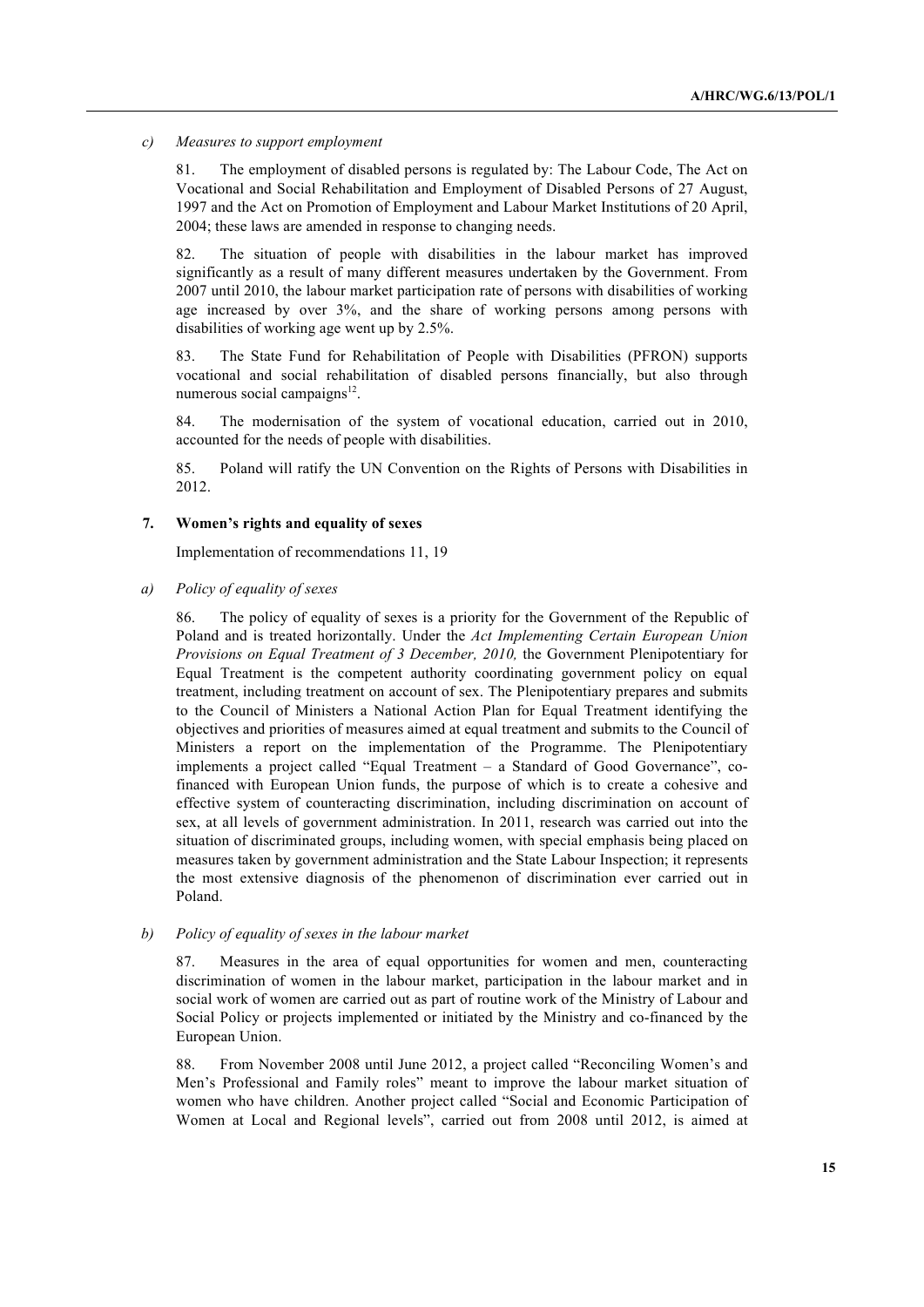reducing differences in women's and men's salaries, increase women's labour market participation and raising social awareness of the need for equal job opportunities, overcoming stereotypes concerning women's and men's roles, creating a favourable climate for women's labour market participation, including for those over 50.

89. A project called "Gender Mainstreaming as a Labour Market Tool", carried out from 2010 until 2012, is meant to promote equality of sexes in the labour market and to raise awareness of the need to implement an employment policy supporting working parents among employers and other institutions active in the labour market environment.

90. The Government Plenipotentiary for Equal Treatment is also involved in similar programmes. It organised a conference promoting women entrepreneurship and measures that would make it easier for women returning to work after maternity or child care leave, called "A Woman's Strength is the Company's Strength". A competition entitled "I am the boss" was organised to overcome stereotypes concerning women and power and to promote a positive image of women – leaders among young people. The competition "Father at Work, Father at Home" promotes a partnership model of family and active fatherhood.

#### *c) Government Plenipotentiary for Equal Treatment*

Implementation of recommendation 14

91. In March 2008, in order to increase the effectiveness of the government institutional system dealing with protection against discrimination, the Government Plenipotentiary for Equal Treatment was appointed in the rank of secretary of state in the Office of the Prime Minister. The Plenipotentiary worked from 2008 until 2010 pursuant to the Ordinance of the Council of Ministers of 22 April, 2008, that defines her competencies.

92. *The Act Implementing Certain European Union Provisions on Equal Treatment* from 2010 tasks the Plenipotentiary with the implementation of government equal treatment policy, including counteracting discrimination, in particular on account of sex, race, ethnic origin, nationality, religion, faith, beliefs, age, disability, and sexual orientation. The Plenipotentiary carries out the following tasks, among others:

- drafting and providing opinion on draft laws in the scope of equal treatment,
- analysis and assessment of legal measures to see whether they respect the principle of equal treatment and submitting motions to enact or amend legislative acts;
- acting to eliminate or limit the consequences of violating the principle of equal treatment;
- analysing and assessing the legal and social situation when it comes to equal treatment and initiating, implementing, coordinating or monitoring measures meant to ensure equal treatment, as well as protect against discrimination;
- cooperating with competent public administration authorities, social partners, NGOs and other entities in the area of equal treatment;
- promoting, disseminating and propagating issues relating to equal treatment;
- preparing the National Equal Treatment Action Plan.
- *d) Quota system in the electoral law*

Implementation of recommendations 21, 22

93. To promote women's participation in public and political life, the Parliament passed in 2011 Amendment to the Electoral Law to Municipal Councils, Poviat Councils and Voivodeship Councils; the Electoral Law to the Sejm of the Republic of Poland and to the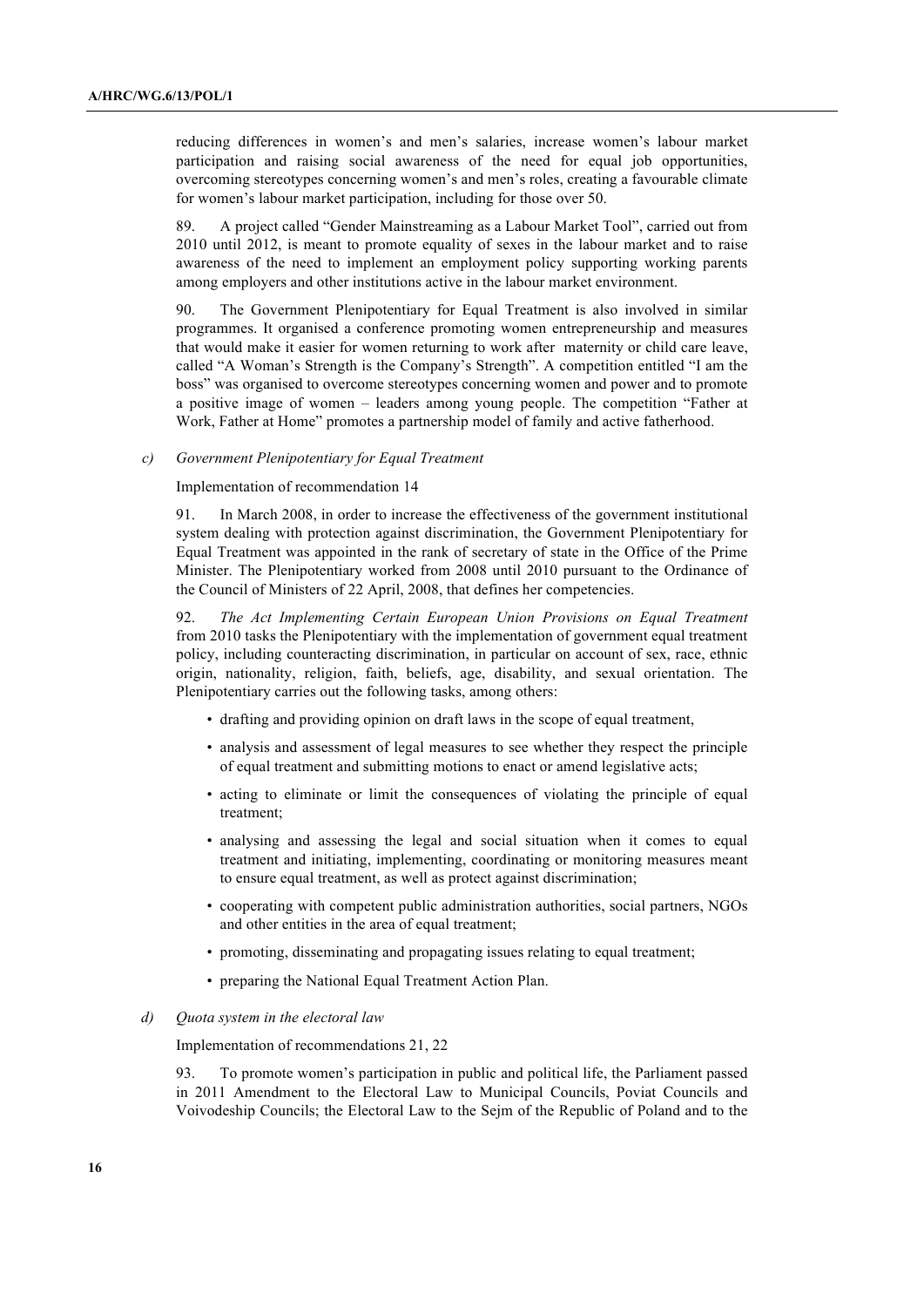Senate of the Republic of Poland and the Electoral Law to the European Parliament that introduces the quota system.

94. The number of women candidates may not be less than **35%** of the total number of candidates on the ballots and the total number of men candidates may not be less than 35% of all the candidates on the ballots to municipal councils, poviats, voivodeship councils, the Sejm and the Senate and to the European Parliament. If the quota is not met and the defect is not removed within a specified time, such ballot will not be registered.

*e) Paternity leave*

95. In 2010, the *Labour Code* was amended to enable fathers to take paternity leave. This measure was meant to improve the work-family life balance and create equal opportunities for men and women in the labour market, as well as to promote active fatherhood and a family model based on partnership. Since the Labour Code amendment in December 2010, adoptive fathers can also take paternity leaves.

*f) Counteracting domestic violence against women* 

Implementation of recommendation 18

96. See part C, item II, 1, b)

Action Platform: Stop Sexual Violence in Poland

97. On 25 November, 2010, the Government Plenipotentiary for Equal Treatment announced the creation of an inter-ministry and inter-sector action platform against sexual violence in Poland: "*Stop Sexual Violence in Poland*". One of the Platform's outcomes is the *Procedures of Police and Medical Institution Conduct towards Victims of Sexual Violence*.

# European Protection Order Directive

98. Poland and Spain jointly initiated legislative work on the Directive on European Protection Order. The initiative is meant to enhance the protection of victims against attempts of repeated actions on the part of persons who pose a threat in the event they relocate to another EU Member State to follow their victims. Protection measures are meant to safeguard the victim against offenders who could pose a threat to her life, physical and mental integrity, as well as personal and sexual freedom.

### **8. Minority rights**

Implementation of recommendation 5

#### *a) Inter-state dialogue*

99. Polish legal regulations relating to the protection of persons belonging to national and ethnic minority are, according to experts, one of the best in Europe. They include reference to all principles enshrined in the Council of Europe Framework Convention for the Protection of National Minorities. Provisions on the rights of persons belonging to minorities are included in the bilateral agreements between Poland and all our neighbours.

100. Poland attaches importance to the creation of "twinning relationships" and has been engaged in dialogue with its neighbours on the rights of persons belonging to minorities. In 2011, it was one of the points on the Agenda of the Polish-German "Round Table" debate, organized to celebrate the  $20<sup>th</sup>$  anniversary of the signing of the treaty between our countries. It was followed by the adoption of the common statement of the Round Table of 12 June 2011, on supporting German citizens of Polish origins and Polish people in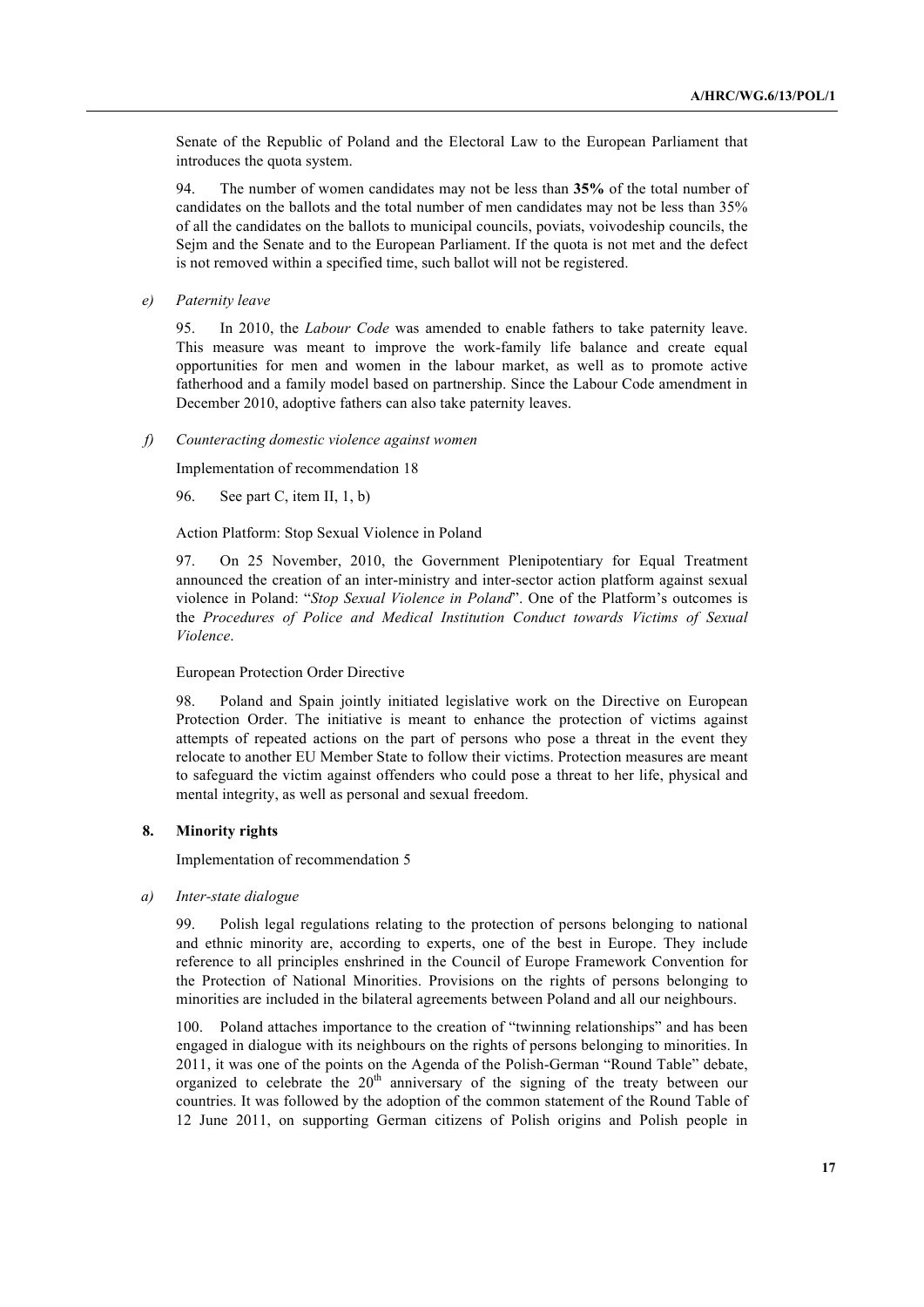Germany, as well as German minority in Poland, according to the Polish-German Treaty on Good Neighbourhood and Friendly Cooperation.

101. These issues were also a key element of the meeting of the Polish-Lithuanian expert group on education which operated during the second half of 2011.

#### *b) Educational strategies for persons belonging to national and ethnic minorities in Poland*

102. Works are continued on a package of strategies on the education of persons belonging to national and ethnic minorities. The package consists of "Strategy of the development of education of the Lithuanian minority in Poland" (adopted in 2001), "Strategy of the development of education of the German minority in Poland" (adopted in 2007), "Strategy of the development of education of the Ukrainian minority in Poland" (adopted in 2011). Works on the strategy of the development of education of the Belarusian minority in Poland will continue in 2012.

*c) Strategy on Roma inclusion*

103. Since the Roma minority is one of the groups most at risk of discrimination and socio-economic exclusion, since 2004 Poland has been implementing an inclusion strategy aimed at this community, in the framework of the 10-year government-led Programme for the Roma Community in Poland*.* The top priority of the Programme is education, which is the only long-term factor which can enable representatives of the community to enter the labour market and improve their economic standing. The Programme also allocates funds for projects devoted to counteracting discrimination and crimes based on race, disseminating knowledge of the Roma and civic education for members of the Roma community.

104. Measures undertaken in this field by the Government of Poland were supported by the European Social Fund through the Projects for the Roma Community instrument in the framework of the Human Capital Operational Programme.

105. Owing to the specific nature of this issue, Poland is closely following international solutions to improve the situation of the Roma community, and participates in the work of such institutions as the European Union, the Council of Europe, the Organization for Security and Co-operation in Europe, the EURoma Network, and the European Platform for Roma Inclusion.

*d) Polish law and the International Convention on the Protection of the Rights of All Migrant Workers and Members of Their Families*

Implementation of recommendation 24

106. Poland is not bound by the provisions of the International Convention on the Protection of the Rights of All Migrant Workers and Members of Their Families. Polish law guarantees most of the rights set forth in the Convention to migrant workers and members of their families. However, the ratification of the Convention would imply a need to introduce certain amendments to the legal acts governing migrant workers employed legally in Poland, and to make far-reaching changes with regard to the situation of illegal workers. Poland does not pursue a policy of migrant work – in general, the labour market is closed off to foreigners (with the exception of EU citizens). Moreover, due to the currently limited levels of immigration and emigration, there is no need to expand the institutions providing assistance services to migrants, as required by the Convention.

9. Equal treatment and non-discrimination

Implementation of recommendations 6, 12, 19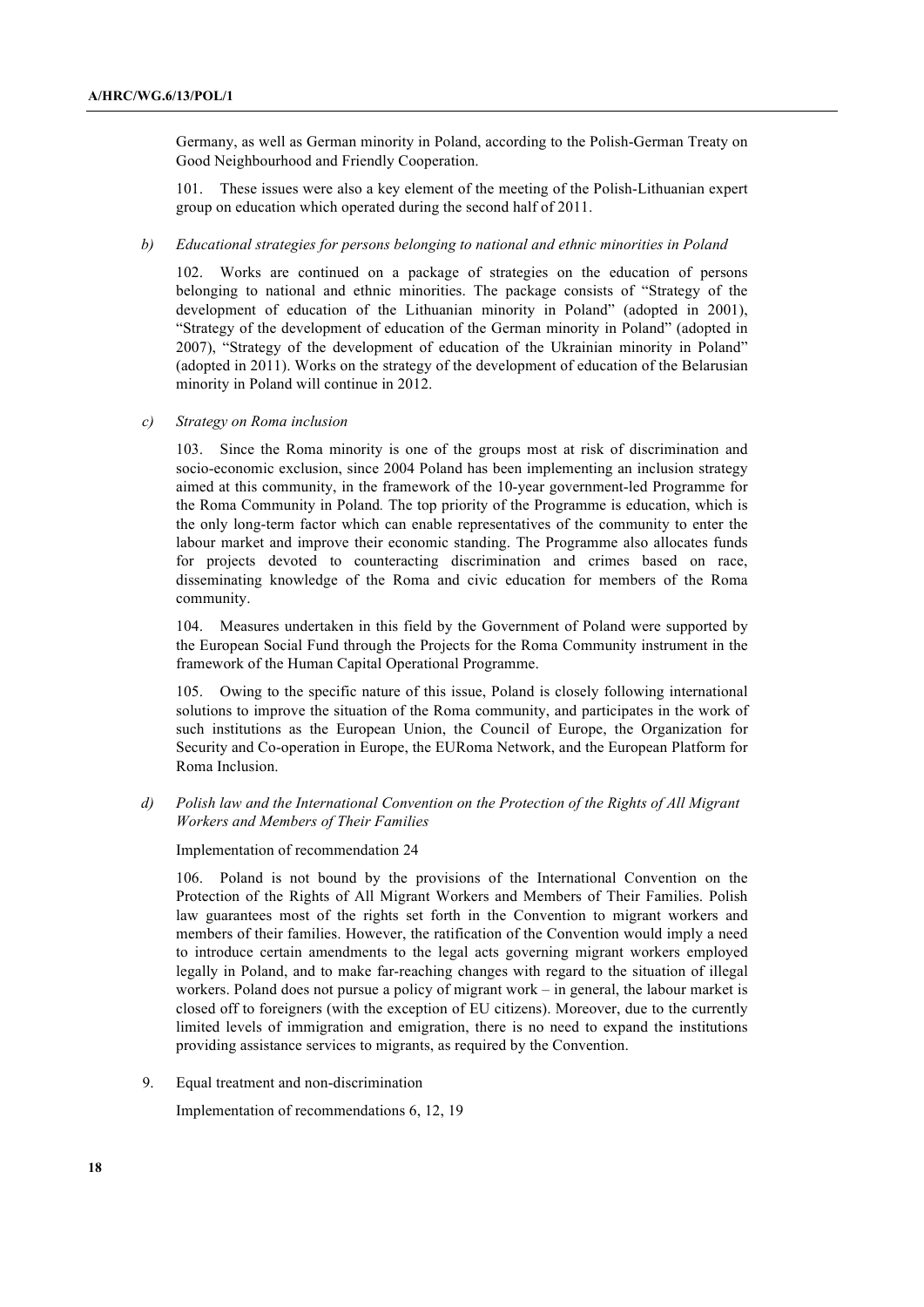107. In undertaking measures to counteract discrimination on all grounds, the government actively cooperates with a number of non-governmental organizations. On the one hand, these measures are addressed to the individual groups at risk of discrimination; on the other hand, they aim to raise social awareness in the field of counteracting discrimination.

# *a) Act of 3 December 2010 Implementing Certain European Union Provisions on Equal Treatment*

108. On 1 January 2011, the *Act Implementing Certain European Union Provisions on Equal Treatment* entered into force. The Act organizes the legal regime and fully implements the provisions of EU anti-discrimination directives, while also defining the legal measures to protect the principle of equal treatment and the agencies responsible for implementing the principles of equal treatment.

109. The Act comprises the definitions of direct and indirect discrimination, molestation, sexual molestation, unequal treatment, principles of equal treatment. The scope of the Act covers:

- undertaking vocational education;
- conditions for undertaking and performing economic and/or professional activity;
- entering and working in trade unions, employers' organizations and professional self-governments;
- access to and conditions for benefiting from:
	- labour market instruments and services;
	- social security;
	- healthcare;
	- general and higher education;
	- services, including housing services, goods and the acquisition of rights and energy, if offered to the public.

110. The Act prohibits the encouragement or ordering of unequal treatment. In the event of a violation of the principles of equal treatment, damages may be claimed. The legal burden of proof in the proceedings is shifted – a plaintiff claiming that the principle of equal treatment has been violated must lend credence to the violation. In the event of lending credence to the violation of the principle of equal treatment, the party accused of violating the principle is obliged to prove that it did not violate the principle.

111. The Civil Rights Ombudsman and the Government Plenipotentiary for Equal Treatment are tasked with the implementation of the principle of equal treatment.

### *b) Counteracting labour market discrimination*

112. In 2008 the Labour Code was amended with respect to the regulations governing equal treatment in employment. The changes include:

- the precise definition of indirect discrimination and of instances of discrimination;
- the precise description of situations which will not be considered a violation of the principle of equal treatment in the employment process;
- the precise scope of the protection given to an employee benefiting from the applicable rights as a result of a violation of the principle of equal treatment in the employment process.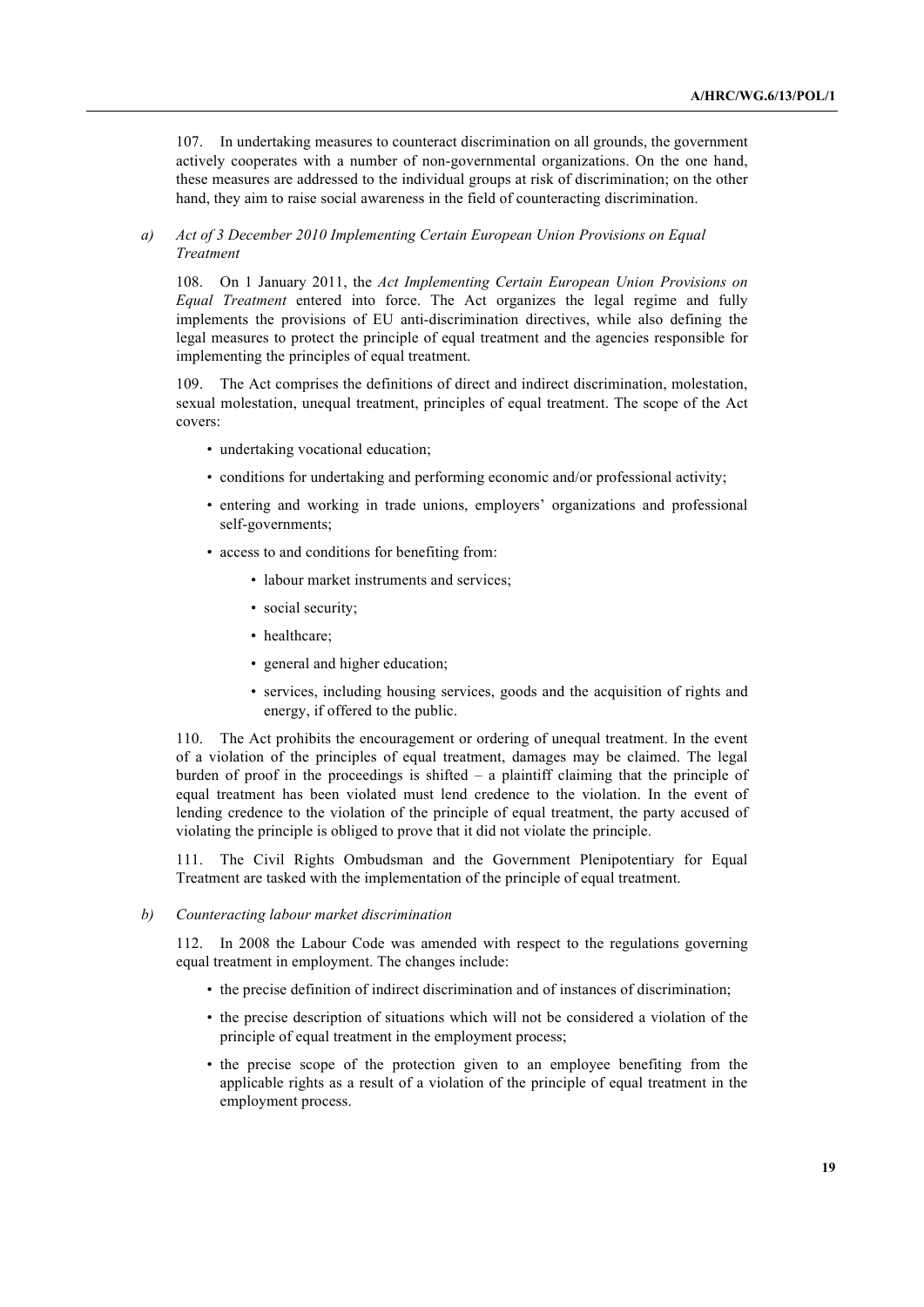113. The basic principles regarding equal treatment in the labour market are enshrined in the *Act of 20 April 2004 on the Employment Promotion and Labour Market Institutions13*.

114. Anti-discrimination regulations refer to public employment services and to private job centres which provide job intermediary services, professional and personal advisory and temporary work services.

115. The Act envisages financial penalties for breach of anti-discrimination regulations.

116. Preventive activities consist primarily of information published in the form of brochures and booklets devoted to anti-discrimination regulations, rights of persons discriminated against, and the bodies, institutions and NGOs – both local and national – which provide legal and psychological aid to persons concerned.

117. Control mechanisms help assess whether discrimination has taken place. Controls are undertaken if an interested party, third parties, bodies, institutions, or the media signal the existence of problems in this regard.

| <b>Basis of discrimination</b> | 2008     | 2009     | 2010 | $2011 (Q1 - Q3)$ |
|--------------------------------|----------|----------|------|------------------|
| Sex                            | 43       | 37       | 46   | 61               |
| Age                            | 28       | 41       | 47   | 55               |
| Religious denomination         | $\theta$ | $\theta$ | 0    | 2                |
| Disability                     | $\theta$ | $\theta$ | 14   | 13               |
| Sexual orientation             | 0        | $\Omega$ |      |                  |

118. Complaints against discrimination filed with the National Labour Inspectorate:

#### *c) Counteracting hate crimes*

119. Polish criminal law provides severe punishments for hate speech. The public incitement of hatred against persons on the grounds of nationality, ethnicity, race, religion or lack of religious beliefs is punishable by imprisonment of up to two years.

120. In 2010 the definition of hate crime was broadened to include dissemination, manufacture, recording or acquisition, purchase, storage, possession, presentation, transport or dispatch with intent to disseminate of printed materials, recordings and/or other objects. This amendment was introduced to counteract e.g. the observed practice of Internet sales of objects (e.g. films, recordings, paraphernalia) which contain hatred-inciting content.

121. Publicly insulting individuals or groups on the grounds of nationality, ethnicity, race, religion or lack of religious beliefs, or the physical breach of personal integrity on such grounds is punishable by imprisonment of up to three years.

122. Public incitement to commit a crime, or the glorification of such crime, as well as violence or unlawful threat against an individual or group on the grounds of nationality, ethnicity, race, religion or lack of religious beliefs, are also punishable by imprisonment.

123. Actions directed against an individual due to hatred or intolerance for other reasons (e.g. social provenance or sexual orientation) are investigated as specific crimes, e.g. calumny, physical breach of personal integrity, battery or assault causing bodily harm, unlawful threats.

124. The actions undertaken by prosecutors' offices with regard to rights violations or incitement to hatred have been coordinated by the Prosecution General (PG) since mid-2004, i.e. since the drafting of the National Programme for Counteracting Racial Discrimination, Xenophobia and Related Intolerance. The PG has appointed a coordinator tasked with undertaking punitive and non-punitive steps in the domain of rights violations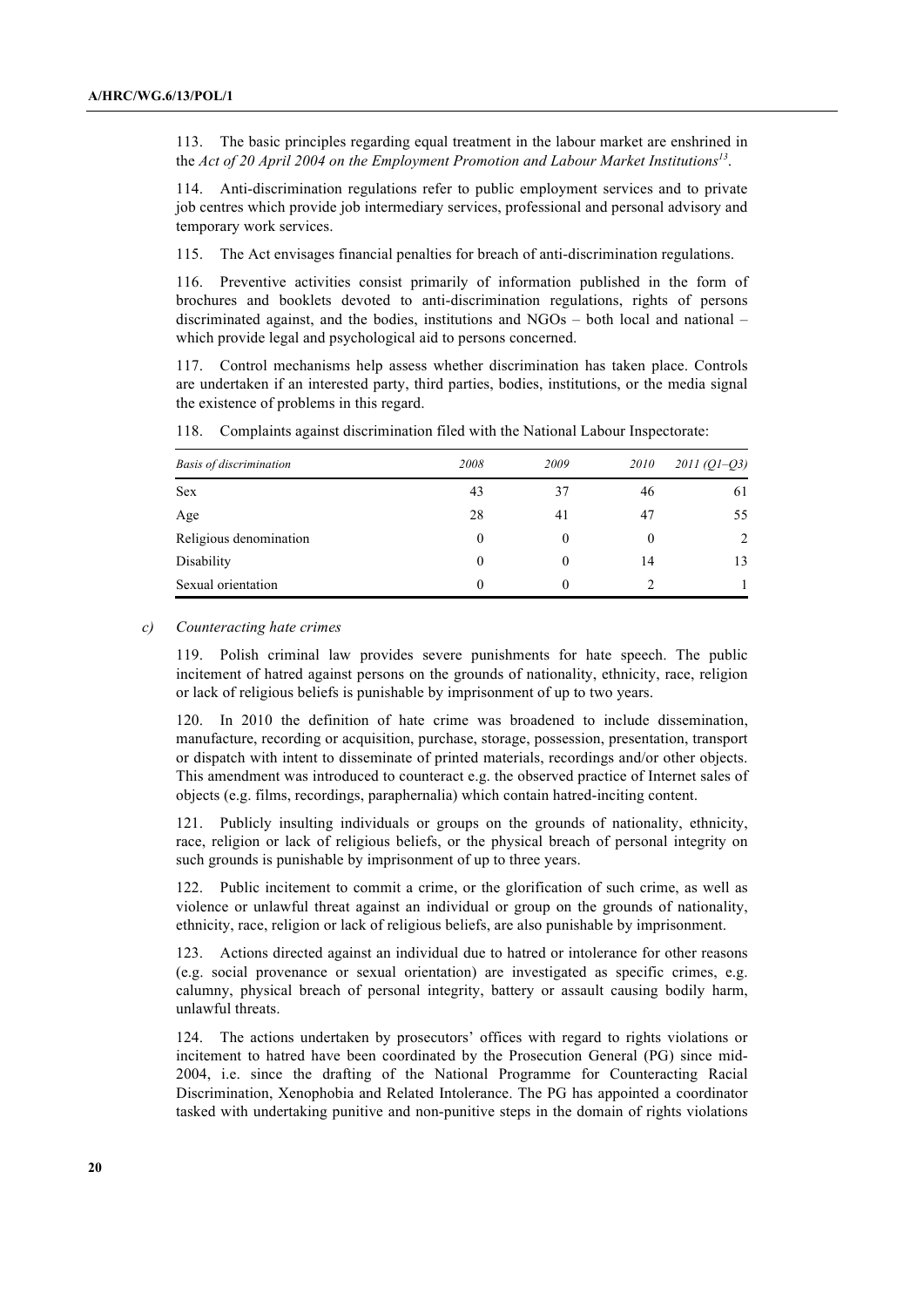or incitement to hatred on the grounds of nationality, ethnicity, race, religion or lack of religious beliefs.

125. Potential decisions by prosecutors to cease prosecution are subject to control by an independent and impartial court. If the injured party does not agree with the prosecutor's decision to dismiss a case or with the decision to fail to institute proceedings, he or she has the right to take the decision to court and demand that the court order the prosecutor to initiate or continue proceedings. If, having taken the steps ordered by the court, the prosecutor still finds no grounds for indictment, the injured party may seek an indictment on his or her own.

# Human Rights Protection Group

126. Since December 2011, the Ministry of Interior's Department for Control, Complaints and Petitions comprises a Human Rights Protection Group, established on the basis of the Monitoring Team on Racism and Xenophobia which had existed since 2004. Its activities consist i.a. of monitoring cases of all sorts of hate crimes, undertaking actions aimed at counteracting such activities and aimed at ensuring the correct level of human rights protections in the implementation of measures by agencies subordinate to or monitored by the Ministry of Interior. To achieve this goal, the Group cooperates with a network of Plenipotentiaries for Human Rights Protection active within the Police and Border Guard, as well as with a specially-appointed prosecutor with the Prosecution General – the Consultant for Racist Issues, the Ministry of Justice, and with NGOs.

127. A Group member and the director who oversees the Group's activities were assigned as the National Contact Point to the ODIHR/OSCE for crimes committed on the grounds of racial hatred, xenophobia, anti-Semitism and other forms of intolerance.

*d) Counteracting Racism and Xenophobia*

Implementation of recommendations 16, 23

Council for Counteracting Racial Discrimination, Xenophobia and Related Intolerance

128. With a view to establishing a broad platform for coordinating central government activities focused on fighting racism, xenophobia and related discrimination and intolerance, the Council for Counteracting Racial Discrimination, Xenophobia and Related Intolerance was set up in February 2011, headed by the Government Plenipotentiary for Equal Treatment. The Council is an advisory body to the Council of Ministers. The Council's work consists of planning, coordinating and assessing central government actions dealing with the eradication of racism, xenophobia and intolerance. The Council started work on drafting a government action plan in the field of counteracting and fighting racial discrimination, xenophobia and related intolerance, to be presented biennially to the Council of Ministers.

Actions undertaken by the Government Plenipotentiary for Equal Treatment

129. Examples of the Plenipotentiary's structural, educational and promotional activities include:

• The "Equal Treatment − A Standard of Good Governance" project with a view to preparing central government administration at all levels to draft and monitor laws, as well as create and implement strategies which serve the principle of equality. Alongside training workshops and research tasks, the project also consists of the "See? React!" public awareness campaign promoting equal treatment and active participation in anti-discrimination measures.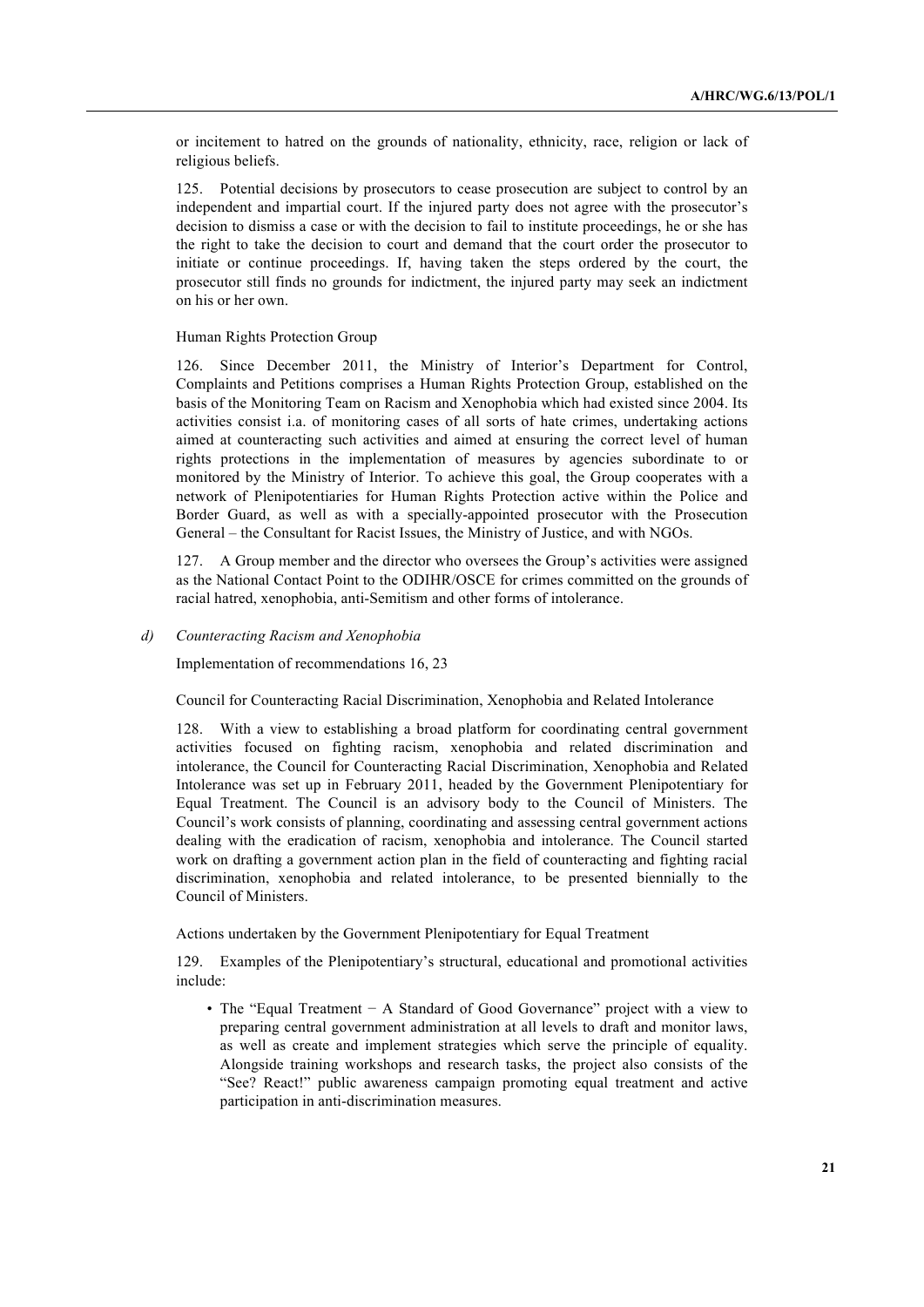- Analyzing newly authorised school textbooks from the point of view of criteria of compliance with the principle of equal treatment regardless of sex, race, ethnicity, nationality, religions, faith, political opinions, age, sexual orientation, marital and family status.
- Conferences: "No to Racism in Sport" (2009 and 2010), "How to Raise Your Child to Prevent Him or Her from Thinking in Stereotypes?", Diversity Day – part of the EU "For Diversity, Against Discrimination" campaign; "Being a Roma Woman in the 21<sup>st</sup> Century" seminar with an exhibition "Roma" as part of the "Beauty in Diversity" series.
- Public service campaign entitled, "Sweep out Xenophobia Summer Cleaning in the Name of Tolerance". The goal of the campaign is to rid the public space in Polish cities of anti-Semitic, racist and xenophobic graffiti.
- Establishing the Government Plenipotentiary for Equal Treatment "Crystal Crowbar" Award; competition aimed at combating stereotypes and counteracting discriminatory content in advertising.
- TV election ad entitled "Different but Equal" which promotes equal treatment regardless of sex, age, race, ethnicity, disability or sexual orientation.
- "Different but Equal" TV programmes aired as a regular piece during the "Kawa czy herbata?" breakfast TV show, showcasing the positive aspects of multiculturalism.

130. Moreover, the Plenipotentiary undertakes actions and interventions on the basis of motions filed or information provided by citizens, civic groups and NGOs.

Grants to implement tasks aimed at fostering cultural identity

131. A broad range of grants are issued each year with a view to performing public projects aimed at fostering the cultural identity of national and ethnic minorities, as well as providing civic advocacy to victims of racial, national or ethnic discrimination – which benefits the overall awareness of citizens, both in terms of national or ethnic minority cultures and ways of dealing with instances of discrimination and/or related crimes.

### Making EURO 2012 safe

In order to make EURO 2012 safe (in line with the motto "Feel safe, have fun"), it is not enough to correctly prepare law enforcement and public order services for the event; one must also provide a friendly atmosphere in the stadiums and within the public space, as well as access to information, professional services and medical care for football fans. The Polish government supports initiatives aimed at shaping a positive attitude and awareness among Polish football fans. Promoting positive ways of supporting your team – eliminating prejudice and stereotypes, especially among school youth – will help build a culture of fan support based on the principle of fair play. Key decisions in this field include:

- adopting the Mass Event Security Act and subsequent amendments;
- establishing the Sports Events Security Council (an opinion-making and advisory body) which drafts and supports prevention programmes and coordinates and monitors activities aimed at preventing instances of discrimination at sports events.

133. Preventive measures consist primarily of national, regional and local programmes implemented in cooperation with governmental and non-governmental bodies; they include the UEFA EURO 2012 Social Responsibility Programme (Football Fans in Their City, Football Fans Together, Football Fan Embassies), Safer Together, Counteracting Youth Aggression and Pathological Behaviour Through Sport, I Am Fair, Fair Support, as well as the national campaign Let's Kick Racism Out of the Stadiums.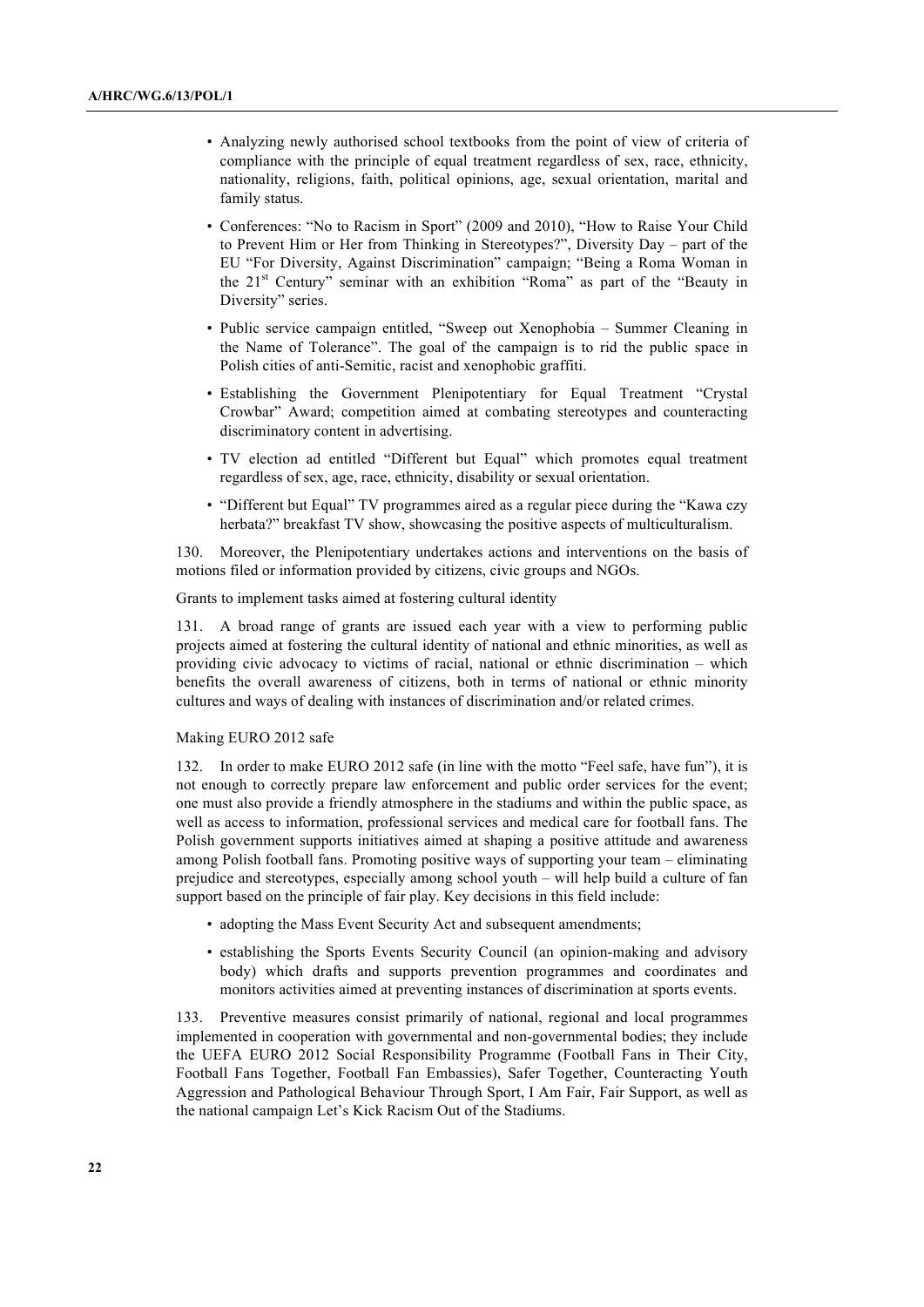#### Police

134. Much attention has been paid to the proper implementation within the Police of the Law Enforcement Officers Programme on Combating Hate Crimes, coordinated by the Ministry of Interior. The Programme is implemented in cooperation with ODIHR/OSCE. One element of the Programme focuses on a system of vocational trainings for Police officers which cover ways of identifying and detecting hate crimes, evidence gathering in the framework of pre-trial proceedings, reacting adequately and counteracting such phenomena. Over 38,000 Police officers have participated in such trainings as of the end of 2011.

135. In order to boost the teaching in the framework of the Programme, several reading materials have been published, including a booklet entitled *Hate Crimes. Teaching Aids for Coaches* and brochures for Police officers which include key definitions and ways of dealing with hate crimes, as well as a catalogue of hate symbols most commonly used in Poland.

#### *e) Counteracting and combating racially-motivated crimes*

Implementation of recommendation 28

Trainings for prosecutors and judges

136. Prosecutors and judges participate in regular trainings in the field of human rights protection, including ways of counteracting and fighting racially-motivated crimes. The trainings are held as part of the general training for future prosecutors and judges, in the form of in-service vocational training for judges and prosecutors, and as post-graduate courses (e.g. 2008-2009 post-graduate studies: The System of Human Rights Protection in Poland).

137. The main specialized institution responsible for drafting training plans and organizing training workshops e.g. for judges and prosecutors is the National School of Judiciary and Public Prosecution. The Prosecution General conducts human right workshops in the form of video-conferences – e.g. in November 2011 it held a training workshop devoted to fighting racially-motivated crime.

f) Rights of individuals belonging to sexual minorities

Implementation of recommendation 17

138. Just like any other Polish citizen, LGBT persons have the right to freedom of speech, freedom of association, and freedom of peaceful assembly and organization of various events, including conferences, film festivals, and activities aimed at increasing public awareness. Organizations which focus on protecting human rights – including LGBT rights – have full access to public funds, including EU funds allocated in the form of grants and other forms of funding.

139. Some of the events organized by the LGBT community are of a nationwide and open format  $-$  e.g. parades which takes place in the streets of the largest Polish towns. Polish law enables organizers and participants to hold free and safe parades and demonstrations (e.g. EuroPride 2010 in Warsaw). In an effort to better implement the constitutional principle of freedom of assembly, the Ministry of Interior has drafted an amendment to the Act of 5 July 1990 – the Law on Assemblies.

140. Pursuant to the Labour Code Act, in the event that an employer violates a person's right to equal treatment in employment (e.g. on the grounds of sexual orientation), such person may claim damages.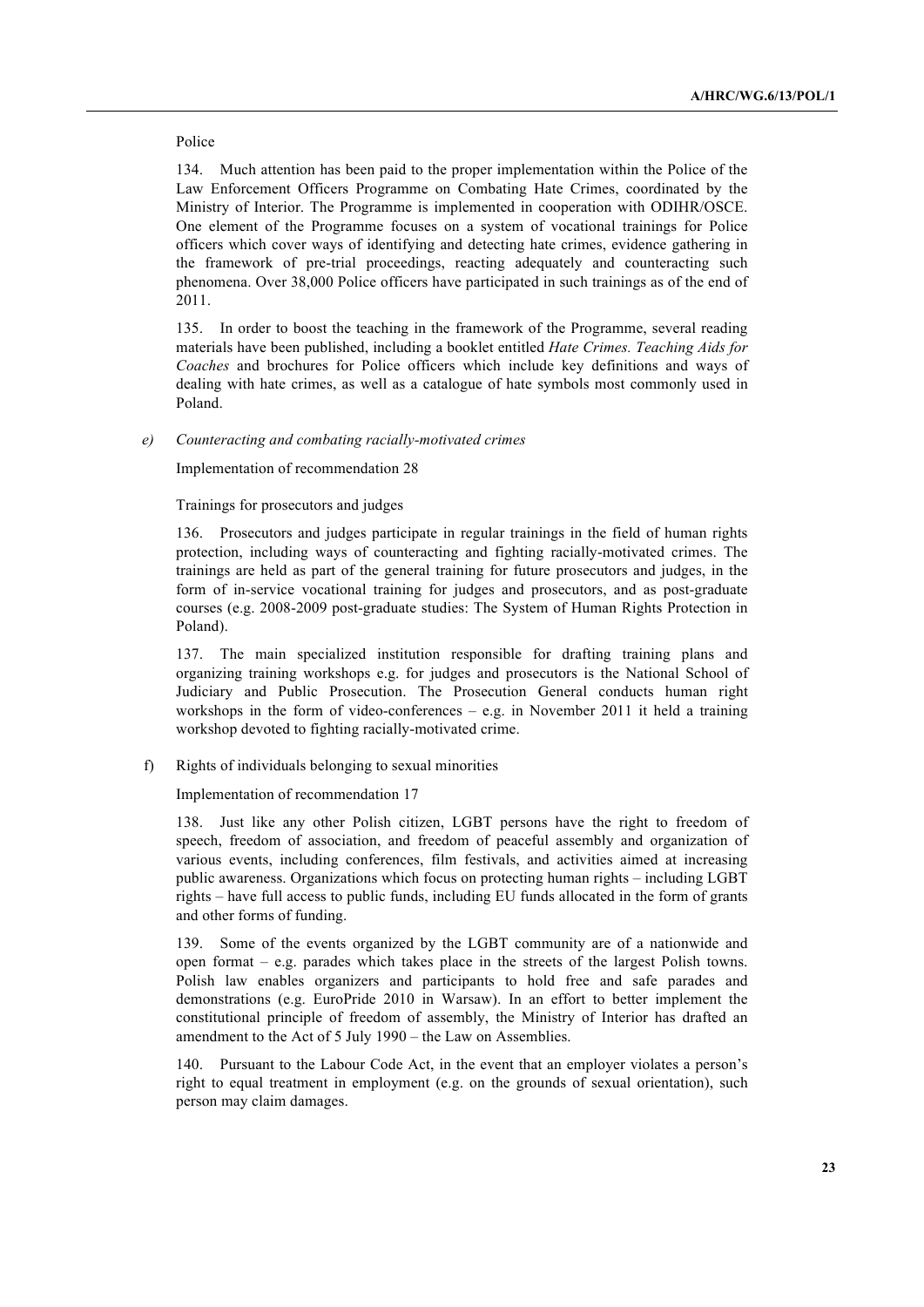141. Since 2011, large-scale events attended by representatives of the LGBT community are monitored by Police plenipotentiaries for human rights protection, e.g. in terms of the behaviour and reactions of Police officers. The Police cooperates with LGBT associations "Campaign against Homophobia" and "Lambda". This cooperation consists both in raising LGBT awareness among Police officers, and in organizing meetings of LGBT representatives with Police experts on how to help crime victims.

Police Plenipotentiaries for Human Rights Protection

Implementation of recommendation 29

142. Police Plenipotentiaries for Human Rights Protection continue to operate. In 2010- 2011, the Police Headquarters Plenipotentiary for Human Rights Protection held meetings in London, Brussels and The Hague. The meetings focused on LGBT rights and how to protect them. In 2011, the Plenipotentiary held study visits and attended seminars in Austria, Ireland, the Netherlands, Spain and the UK, organized by the Police community and devoted to developing an anti-discrimination policy and exchanging European police practices in the field of human rights protection. Information on measures undertaken by Police Plenipotentiaries for Human Rights Protection in the framework of the LEOP programme were also presented on the SOCE forum and were met with great interest.

#### *Notes*

- $1$  Now, the catalogue comprises the following premises: suspension of the criminal proceedings; confirmation of the identity of the accused; collection of evidence in particularly complicated cases, cases conducted outside Poland or when the accused intentionally draws out proceedings.
- <sup>2</sup> Currently, prisoners can be placed in such conditions for a definite period of up to 14 days. Upon the judge's consent, this can be extended to 28 days. This period can be prolonged to 90 days, but only under exceptional circumstances (martial law, epidemics and a threat to an individual's security). Persons who are put in such cells are also accorded longer daily walks (by 30 minutes) and additional recreation and educational activities or physical education and sports activities.
- <sup>3</sup> Under this Act, prosecutors from the Vetting Office of the Institute of National Remembrance-Chief Commission for the Prosecution of Crimes against the Polish Nation (hereinafter Institute of National Remembrance) took over the competences of the Public Interest Commissioner. To ensure full respect of process guarantees and human rights, the Act granted lustrated persons all the rights provided to a suspected/accused person under the Code of Criminal Procedure. It also introduced one more important change, namely that lustration proceedings are conducted in open court, unless the lustrated person motions for the whole trial or part of it to be heard in closed court. A case may be ordered to be heard in closed court *ex officio* or at the prosecutor's motion if there are grounds to believe that state secrets could be disclosed. The lustration case files are open and so a party to such proceedings can use the whole body of evidence to set his or her line of defence.

Should it transpire that archival records used during proceedings are still classified, the Director of the Vetting Office in consultation with the President of the Institute of National Remembrance take measures to declassify such records. The Classified Information Protection Act of 5 August 2010 introduced an important change in this regard. The Act, as a rule, does not provide for any special protection of personal files kept in the Institute of National Remembrance's archives that concern officers, employees and soldiers active in the Secret Service of the People's Republic of Poland, as well as persons who cooperated with it. This amendment has led to a considerable reduction in classified evidence used in lustration proceedings.

The Act was examined for its constitutionality by the Constitutional Court (Constitutional Court judgement of May 11, 2007). The Court ruled that every individual, not only public officials, accused publicly of working for, serving or collaborating with, the state secret service, may apply for the institution of proceedings. The law also gave vetted persons the right to file a motion for cassation of final judgements.

<sup>4</sup> Aimed at prevention and intervention, KCIK measures are addressed to victims of human trafficking and labour exploitation, alleged victims, persons under serious threat of human trafficking and their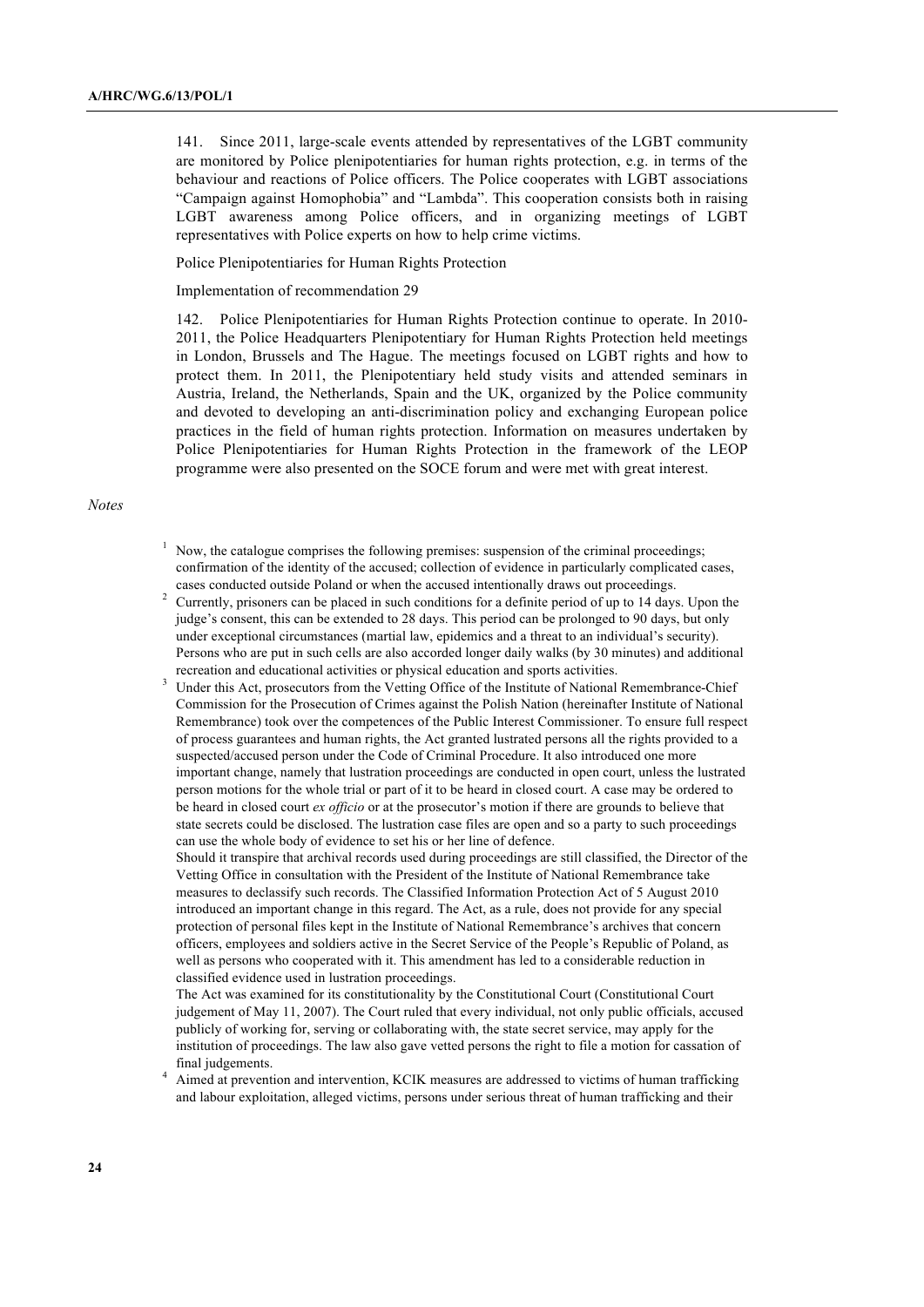families, as well as institutions that are directly involved in providing victims with relief and care.

<sup>5</sup> Those measures include a programme of development of child care institutions for children under 3 years of age, "Maluch"; a programme supporting local governments in the process of creating a local system of child and family care. Moreover, from 2008 until 2011:

- Act on the Support for Persons Eligible for Alimony entered into force;
- family allowances were raised (by over 40%), care benefits for persons who gave up work or did not start work to care for a disabled family member were increased, old-age pension insurance and disability insurance contributions for persons on parental leave (paid by the state budget) were also raised;
- the right to claim a childcare benefit was granted to parents on parental leave who are gainfully employed and their work does not interfere with childcare;
- claiming family benefits arising from the birth of a child was made conditional on the mother being under medical care during her pregnancy;
- company social benefit fund can now pay for childcare in nurseries and kindergartens and finance such forms of childcare in companies;
- the right to claim care benefits for giving up work to care for a disabled family member is no longer based on the claimant's income.<br><sup>6</sup> Before this provision was implemented, courts relied only on medical examination conducted by
- court-appointed physicians. Such examination was free of charge only when ordered by a court or a prosecutor.

<sup>7</sup> For example, within the framework of the Programme of Counteracting Domestic Violence, a number of trainings, national surveys and social campaigns were organized. They focused on maltreated children, the elderly and persons with disabilities, victims of domestic violence and their offenders. In 2008 and 2009, the Ministry of Labour and Social Policy along with the National Competence Centre and the Nobody's Children Foundation carried out a national social campaign to reduce domestic violence, change people's attitudes towards this phenomenon and prepare the young generation for responsible family life.

The campaign was divided into three parts. The first one, "I love. I do not hit", was addressed to people experiencing violence, children, parents, activists who work to solve this problem, and people who resort to domestic violence. The second one, "I love. I react", was directed at society as a whole and encouraged people to report cases of violence. The last stage of the campaign - "Childhood without violence" was launched in September 2009. Its aim was to make people aware that physical violence was not an effective parenting method.

The government programme for reducing crime and antisocial behaviour "Safer Together", in operation since 2007, is a good example of measures meant to counteract domestic violence. It involves efforts undertaken by the Police, central and local government administration authorities and social partners.

The Polish Ministry of Interior implements a specific EU programme "DAPHNE III" (2007-2013) to Prevent and Combat Violence against Children, Young People and Women and to Protect Victims and Groups at Risk. The Ministry set up a website dedicated to the Programme, organized a series of trainings and two international conferences on how to apply for Programme grants (summarized in publications available in Polish and English), launched a contact database for persons interested in the Programme, and initiated an email service to answer questions from interested entities.

Moreover, in 2009 the Nobody's Children Foundation was tasked with operating a helpline for children. The Foundation is also involved in a number of information and promotion measures across Poland that raise public awareness of the helpline for children.

<sup>8</sup> The most important initiatives realised in 2008-2011:

- extension of the actual retirement age, mainly by limiting entitlement to earlier retirements,
- implementation of "Solidarity of Generations Actions Supporting People over 50", a programme of incentives for employing people 50+ and measures meant to raise job skills and improve labour effectiveness,
- implementation of the 45/50 PLUS programme,
- amendment of the Promotion of Employment and Labour Market Institutions Act facilitating work life and child care balance,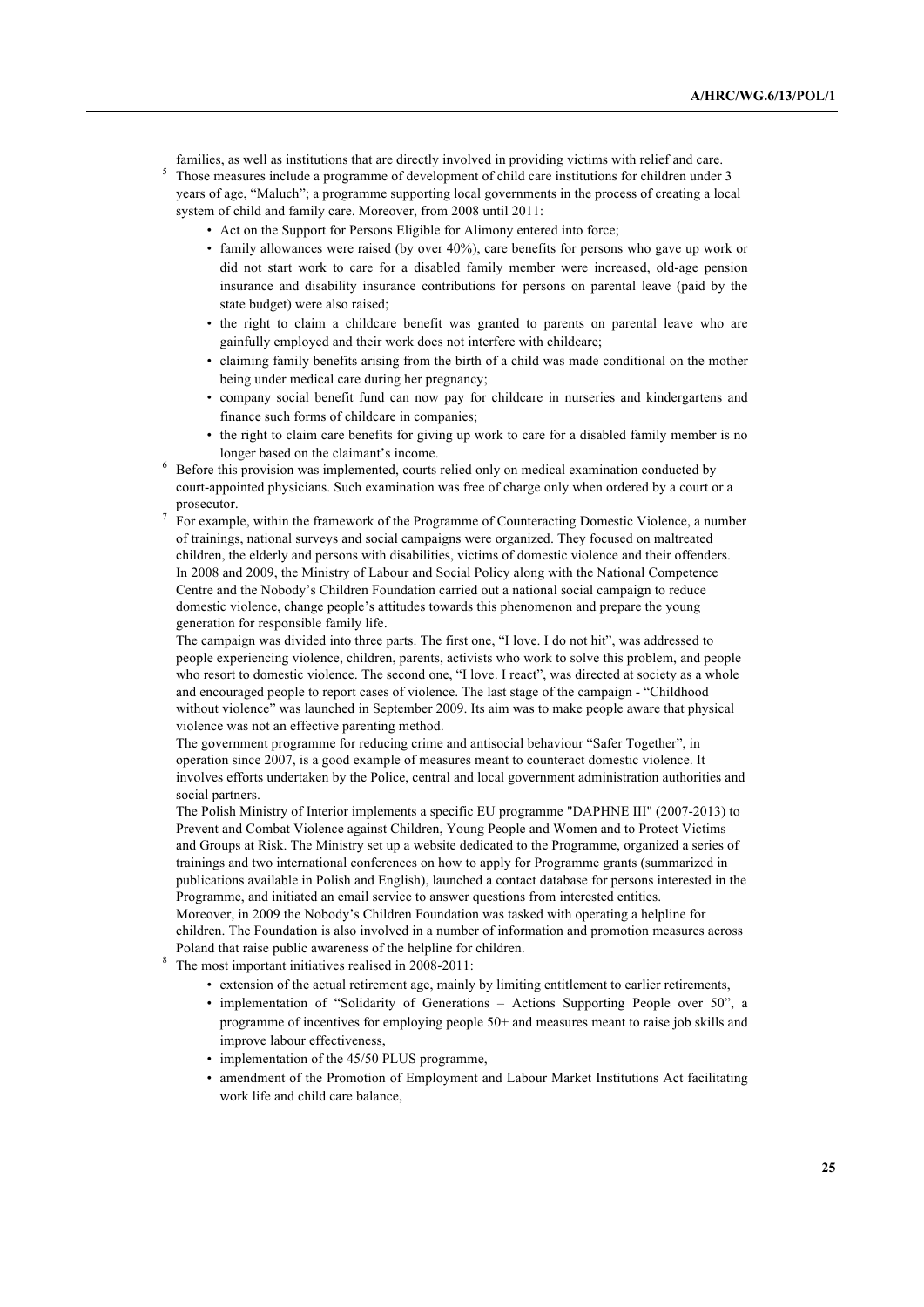- implementation of the "Programme for Developing Education in Rural Areas 2008-2013",
- implementation of programmes meant to increase labour market participation of persons with disabilities: "Computer for Homer 2003" – partial financing the purchase of basic and specialist computer hardware, "Partner III – supporting tasks and projects implemented for persons with disabilities by non-governmental organisations", "PEGAZ 2003", "Ready to work – supporting persons with disabilities in becoming employed", "Student".
- providing legal grounds for the development of a public system of lifelong education,
- enhancing the potential and cooperation of public and non-public institutions dealing with employment, social assistance and integration,
- development of active forms of assistance for persons at risk of being socially excluded or socially excluded persons, including the development of social economy,
- implementation of projects co-financed with EU funds meant to improve the situation of women in the labour market (promotion of entrepreneurship, employment support, promotion activities addressed to employers, public awareness campaigns against discrimination of women aged 45+),
- amending the Law on Welfare Co-operatives and implementing a programme called "Supporting the Development of the Welfare Co-operative Movement". <sup>9</sup> Selected actions in the field of human rights education:
- - 2010
		- Nationwide conference "*Manual on human rights education for children*" designed to launch a discussion on activities of educational institutions for respect for the law and formation of attitudes of civic responsibility.
		- Inauguration of the regional training courses preparing teachers to work with children in the area of human rights, tolerance, prevention of discrimination and racism based on the Polish version of the educational package of the Council of Europe.
	- 2011
		- Conference "*Education for equality equality in education*" aimed to discuss the methods and tools for strengthening anti-discrimination perspective in Polish education.
		- Summer Academy "*Democracy in school*" held annually in July in the Training Centre for the Development of Education; its objectives are: intercultural education, education on human rights and civic education; participants come from countries covered by the program of Eastern Partnership (Armenia, Azerbaijan, Belarus, Georgia, Moldova) and Denmark, Finland, Germany, Norway, Russia and Sweden.
- Workshop of intercultural education "*In the circle of Islam culture*", carried out annually since 2005, as part of ongoing cooperation of Ministry of Education with Polish Committee for UNESCO; the recipients are students and teachers of Polish secondary and high schools. The objective is the promotion of openness to cultural diversity, including dissemination of knowledge about national and ethnic minorities in Poland and actions for the Euro-Arab dialogue.<br><sup>10</sup> Depending on the type of disability, learning and instruction are organised in such a way as to adjust
- the process of education, forms and curricula to the individual needs of the child and to offer him or her the right kind of psychological and pedagogical assistance, including complementary classes. The special organisation of study is based on a decision justifying the need for special education. Children and young people whose health prevents them from attending pre-school and school or makes it extremely difficult for them to do so can be taught individually based on a decision justifying the need for individual compulsory one-year pre-school preparation and individual school study. Children and young people who are severely mentally retarded realise compulsory education by attending rehabilitation and general educational classes, taught individually or in groups, organized on the basis of decisions justifying the need for rehabilitation and general educational classes. For small children (from birth until they start school), early development support is organised based on an opinion that early development support is required.
- <sup>11</sup> The 2010 Ordinance of the Minister of National Education *on admission of persons who are not Polish citizens (...)*: